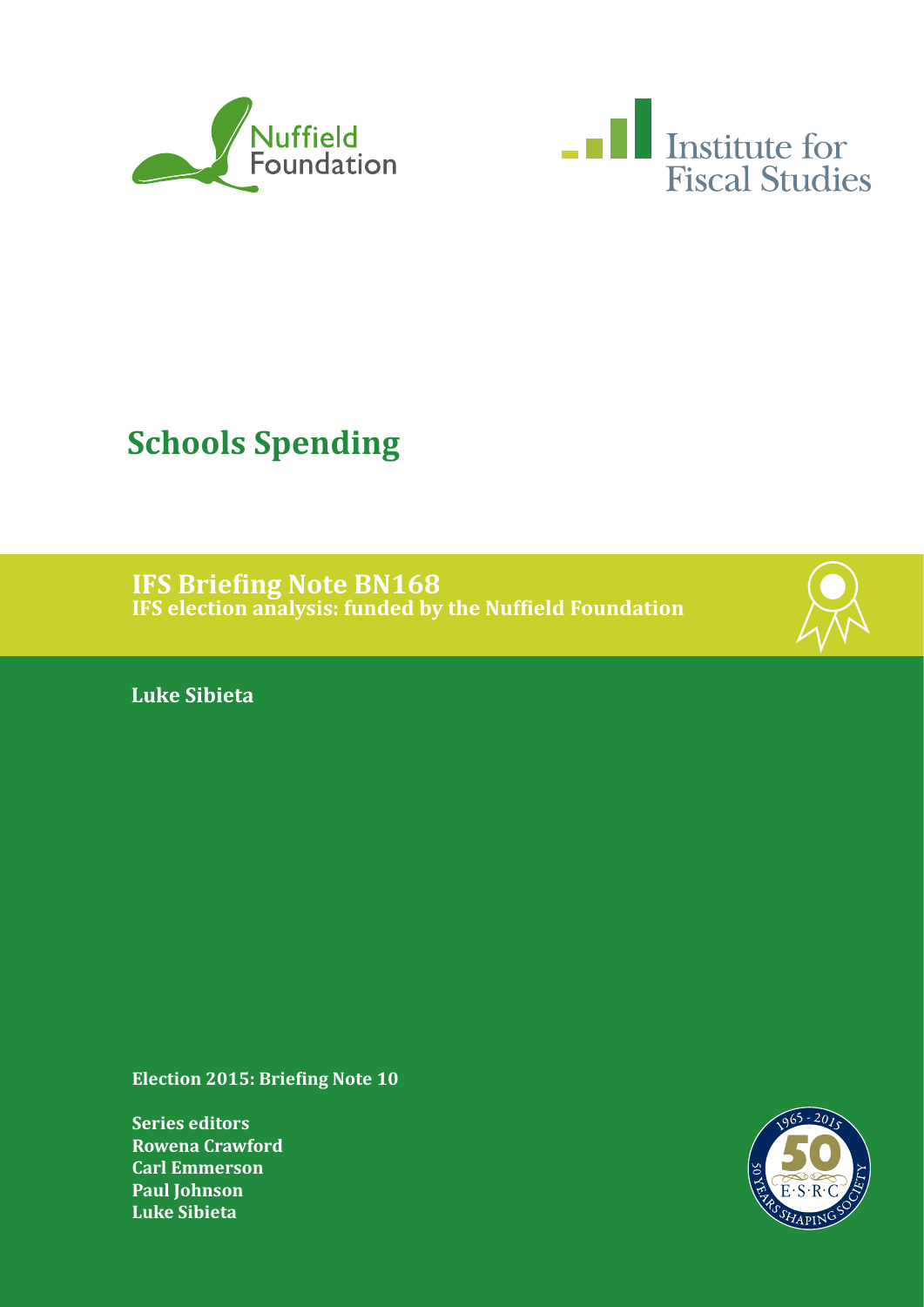## **Schools Spending**

## **Luke Sibieta<sup>1</sup>**

#### © The Institute for Fiscal Studies, March 2015 *ISBN: 978-1-909463-86-8*

#### **Executive summary**

- Current or day-to-day spending on schools in England has been relatively protected both compared with other areas of public service spending and compared with other areas of education spending under the coalition government. Between 2010–11 and 2014–15, current spending on schools has risen by 3.0% in real terms and by 0.6% in terms of real spending per pupil. This compares with a real-terms cut of 13.6% to the age 16–19 education budget and a large real-terms cut to capital spending (across all phases of education) of about one-third. Current public service spending was cut by just over 8% in real terms.
- The coalition government has made a number of important reforms to the school funding system in England, including: the introduction of the pupil premium; simpler school funding formulae, which help ensure local authority maintained schools, academies and free schools are funded on a similar basis; and giving schools more financial autonomy and responsibility.
- Even before the pupil premium, there was already a substantial level of funding targeted at deprivation. In 2010–11, funding per pupil was 35% higher amongst the most deprived set of primary schools than amongst the least deprived ones, and it was 41% higher amongst the most deprived secondary schools than amongst the least deprived. By 2014–15, these figures had increased to about 42% and 49%, respectively, as funding per pupil rose more strongly amongst more deprived schools as a result of the pupil premium.
- As well as a relatively generous settlement in the current parliament, squeezes on public sector pay mean that the actual costs faced by schools are likely to have increased by less than overall measures of economy-wide inflation. This is probably an important explanation for why the school workforce has not fallen since 2010. The number of teachers has held steady at 450,000 and the number of teaching assistants has actually increased from 210,000 in 2010 to reach 240,000 by 2013.
- There are likely to be some significant cost pressures on schools' spending over the next parliament. First, overall pupil numbers are expected to grow by 7% between 2016 and 2020. Second, the cost of employing staff for schools is likely to rise. There will be upward pressure on public sector pay levels in the next few years if private sector earnings continue to recover. The Office for Budget Responsibility

 $1$  The authors gratefully acknowledge funding from the Nuffield Foundation, which has provided generous support for ongoing IFS analysis relating to the 2015 general election.

The Nuffield Foundation is an endowed charitable trust that aims to improve social well-being in the widest sense. It funds research and innovation in education and social policy and also works to build capacity in education, science and social science research. The Nuffield Foundation has funded this project, but the views expressed are those of the authors and not necessarily those of the Foundation. More information is available a[t http://www.nuffieldfoundation.org.](http://www.nuffieldfoundation.org/)

Support from the Economic and Social Research Council (ESRC) through the Centre for the Microeconomic Analysis of Public Policy at IFS (grant reference ES/H021221/1) is also gratefully acknowledged.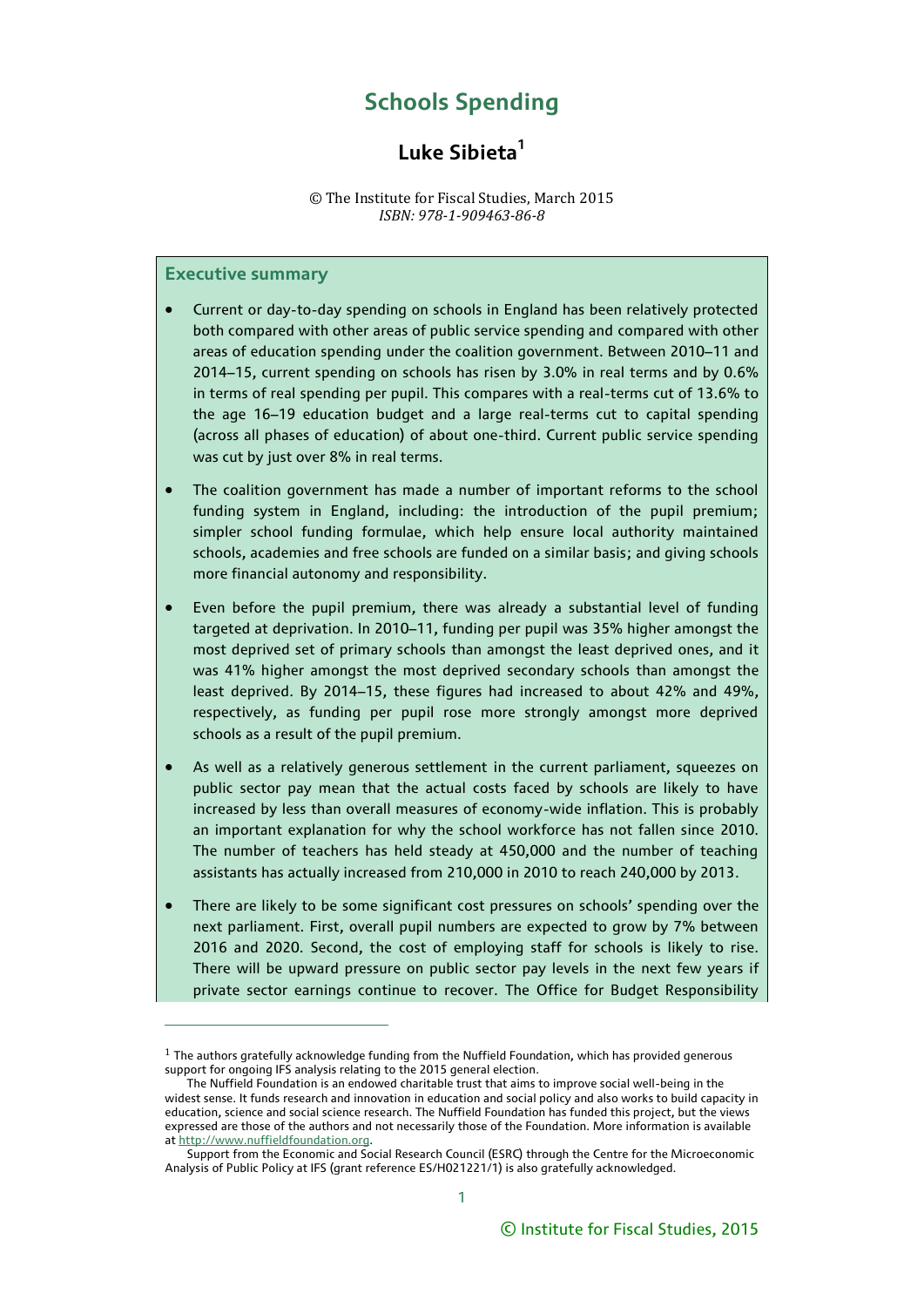(OBR) currently expects public sector pay per head to rise by 14.2% between 2014– 15 and 2019–20. Additional employer pension contributions and higher National Insurance contributions (due to the end of contracting out) will further push up costs. The level of economy-wide inflation as measured by the GDP deflator is currently expected to be 9.1% between 2014–15 and 2019–20. If we account for the end of contracting out and increased employer pension contributions, we estimate that costs faced by schools will increase by 11.7% between 2014–15 and 2019–20. This increases to 16.0% if we further account for the OBR's assumptions for likely growth in public sector earnings.

 Labour and the Liberal Democrats have committed to protecting the age 3–19 education budget in real terms, though neither have said how this will be split across different parts of the budget. Meanwhile, the Conservatives have committed to protecting cash school spending per pupil. In practice, these commitments might imply similar overall settlements for schools if nominal spending increases are allocated equally across all areas by Labour and the Liberal Democrats (and assuming the protections are only just met). However, all could imply real-terms cuts to school spending per head of 7% between 2015–16 and 2019–20. This increases to 9% if we account for increases in National Insurance and pension contributions and to 12% if we also account for the OBR's assumption for likely growth in public sector earnings. This would be less generous than the real-terms increase in spending per pupil seen over the current parliament. There are clearer differences on proposals for education spending outside schools, such as 16–19 education, which has already seen large cuts.

## **1. Introduction**

Since 2010, school spending in England has been protected from spending cuts. Current or day-to-day spending per pupil on schools has grown in real terms since 2010. This contrasts with other areas of education, such as reductions in education spending for 16- to 19-year-olds and cuts to capital spending. There have also been substantial reforms to the school funding system, such as the creation of the pupil premium. This briefing note focuses on changes in schools spending in England over time, comparing these with other areas of education spending, and examines how reforms to school funding have affected different groups of schools.

Although not the focus of this briefing note, it is important to acknowledge that there have been a number of other major reforms to the school system in England over the last parliament. The academies programme has rapidly expanded from around 200 schools in 2010 to over 3,500 in 2014 (covering more than half of all secondary schools). Over 250 applications for new free schools have been approved.2 Teacher training has been restructured such that more training takes place within schools.<sup>3</sup> There have been changes to teacher pay structures, with all schools needing to develop their own pay policies. Systems of accountability and qualifications have been reformed, with fewer (potentially lower-value) vocational qualifications counting in school performance tables. The majority of these reforms have given individual schools more responsibilities, with

<sup>&</sup>lt;sup>2</sup> [https://www.gov.uk/government/policies/increasing-the-number-of-academies-and-free-schools-to-create](https://www.gov.uk/government/policies/increasing-the-number-of-academies-and-free-schools-to-create-a-better-and-more-diverse-school-system)[a-better-and-more-diverse-school-system.](https://www.gov.uk/government/policies/increasing-the-number-of-academies-and-free-schools-to-create-a-better-and-more-diverse-school-system)

<sup>&</sup>lt;sup>3</sup> R. Allen, C. Belfield, E. Greaves, C. Sharp and M. Walker, *The Costs and Benefits of Different Initial Teacher Training Routes*, IFS Report R100, 2014[, http://www.ifs.org.uk/publications/7435.](http://www.ifs.org.uk/publications/7435)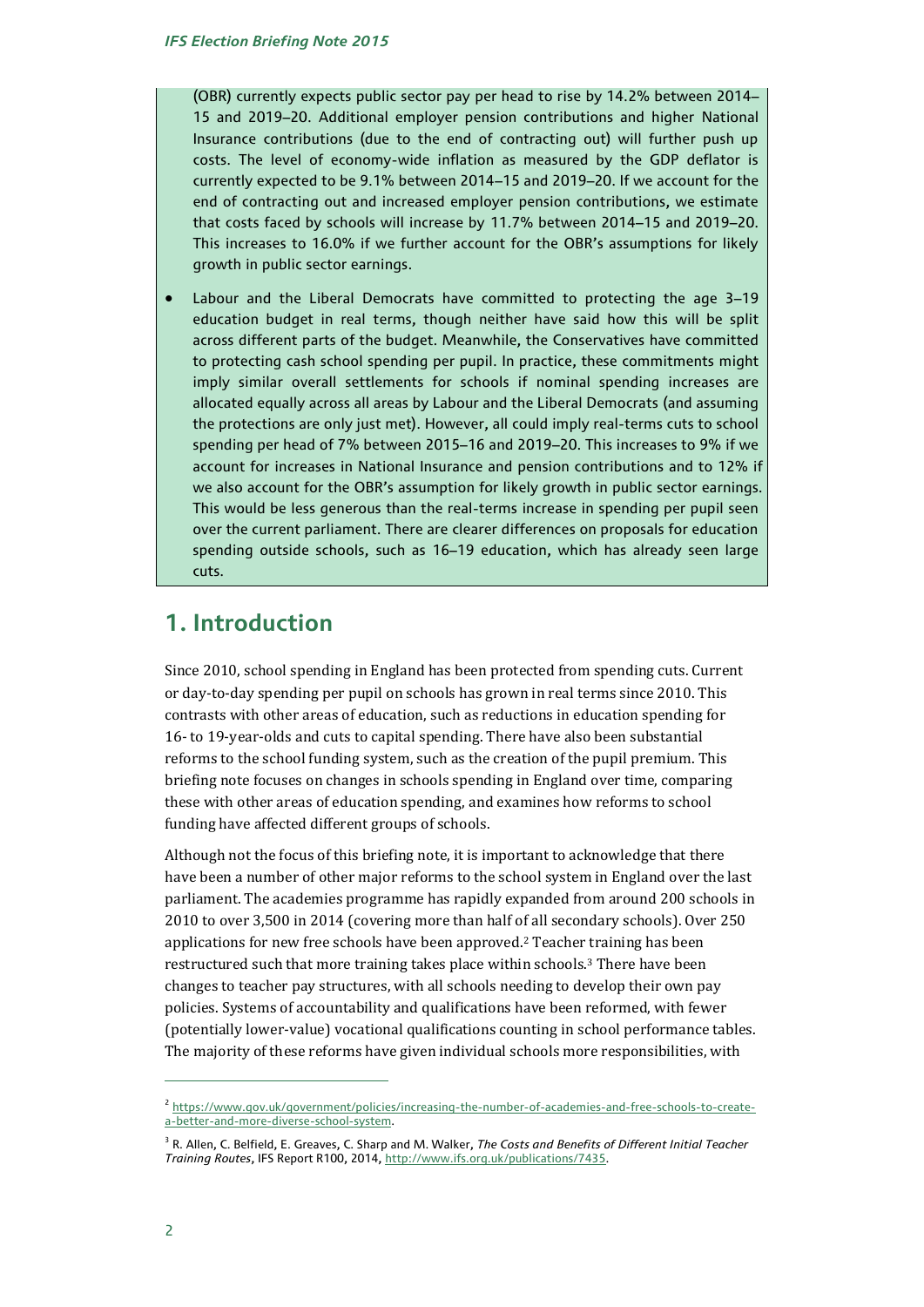academies and free schools running more of their own affairs and all schools being asked to do more in terms of training teachers and setting pay policies.

In the rest of this briefing note, we focus on changes to school spending in England over the current parliament and how these compare with trends in spending across areas of the Department for Education's budget, which covers education from ages 3 to 19 (Section 2). This excludes spending on higher education, which is the responsibility of the Department for Business, Innovation and Skills and is discussed in other work by IFS researchers.4 We also examine the consequences of reforms to school funding in England and how funding per pupil has changed across different schools as a result of these reforms (Section 3). Finally, we examine likely challenges facing the incoming government after the 2015 general election and the plans the different parties have set out for schools and education spending (Section 4).

## **2. Overall spending patterns**

The level of resource and capital spending for the Department for Education (DfE) in 2010–11 and 2014–15 (in 2015–16 prices) and the real-terms changes over these years (i.e. after accounting for economy-wide inflation) are shown in Table 2.1. Also shown are the level and change in spending across different areas of spending and phases of education. All figures quoted in the table and text are in 2015–16 prices.

The real-terms cut to overall DfE resource spending of 1.2% between 2010–11 and 2014– 15 has been relatively small, certainly compared with resource spending across other departments, which has fallen by 8.3% in real terms over the same time frame. In contrast, DfE capital spending has been cut by around one-third in real terms, which is not only larger than the cut to DfE resource spending but also larger than the cut to capital DEL spending across other departments (around 15%).

Generally speaking, DfE's budget includes funding for education in England for children and young people up to age 19. This covers the early years, schools, 16–19 education and other smaller elements of DfE's budget.

In 2010–11, the schools budget accounted for the lion's share of DfE's resource budget: £37.5 billion or about 68% of DfE's resource budget. This includes grants from central government to local authorities and schools to cover education for children aged 5–16 in state-funded schools (including academies and local authority maintained schools).5 The overall schools budget has increased by 3.0% in real terms between 2010–11 and 2014– 15. With pupil numbers growing by about  $2.4\%$  over the period,<sup>6</sup> this represents a small increase in real spending per pupil of about 0.6%. This occurred despite a decision only to protect the main schools grant per pupil in cash terms. Overall, this was more than compensated for by the introduction of the pupil premium, spending on which reached £2.3 billion in 2014–15.

 $\overline{a}$ 

[https://www.gov.uk/government/statistics/national-pupil-projections-trends-in-pupil-numbers-july-2014.](https://www.gov.uk/government/statistics/national-pupil-projections-trends-in-pupil-numbers-july-2014) 

<sup>&</sup>lt;sup>4</sup> [http://election2015.ifs.org.uk/higher-education.](http://election2015.ifs.org.uk/higher-education)

 $^5$  Local authorities can top up this funding if they so wish, but this became increasingly uncommon after the introduction of the Dedicated Schools Grant in the mid-2000s. For instance, in 2013–14, local authority additional contributions to the schools budget represented about 0.1% of school expenditure in England.

<sup>6</sup> Department for Education, 'National pupil projections: trends in pupil numbers, 2014,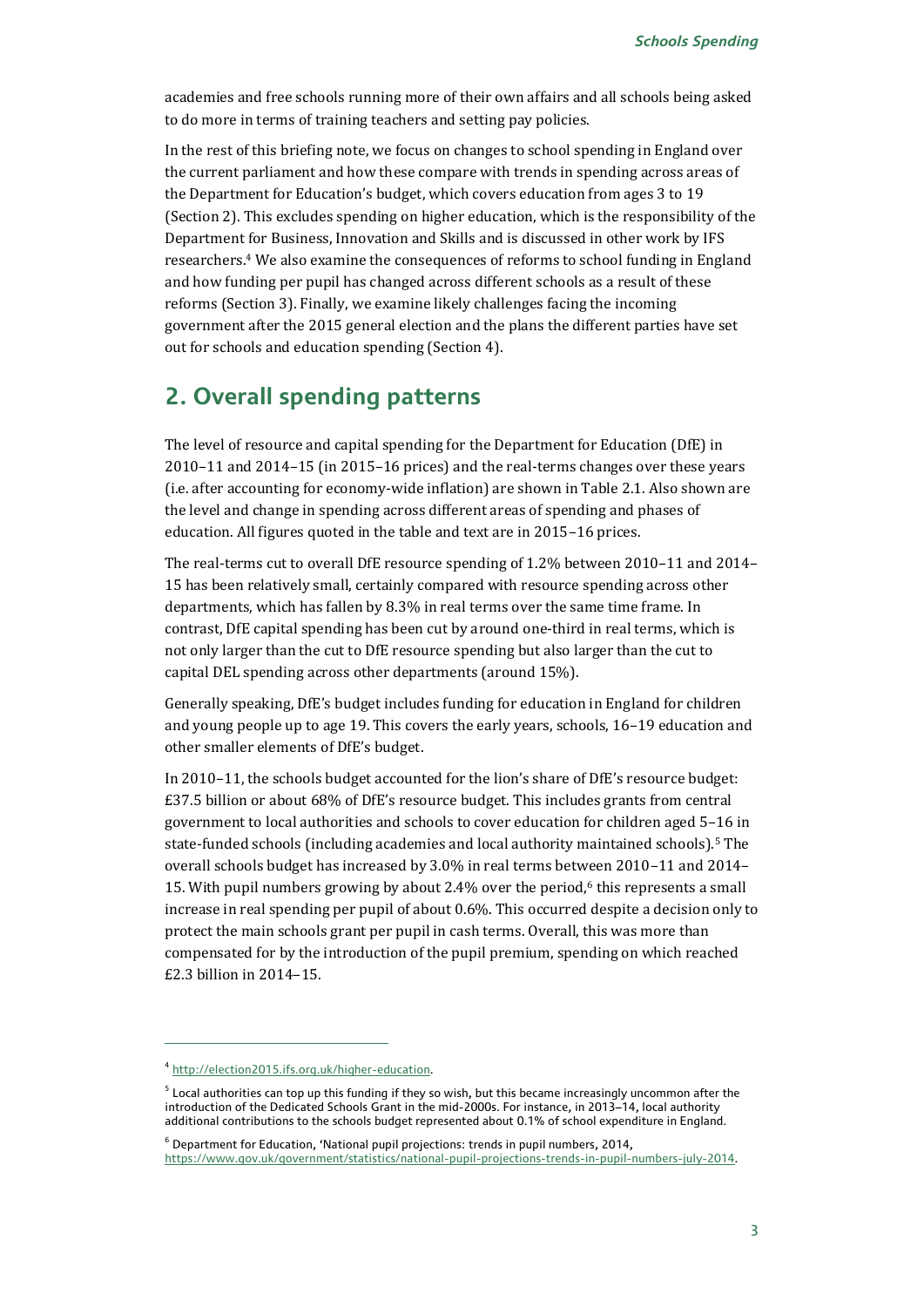The area of DfE spending that has suffered the largest cuts has been 16–19 education, where spending has fallen by 14% in real terms between 2010–11 and 2014–15. The 16– 19 education budget covers funding for further education colleges, sixth forms, apprenticeships, and grants to individuals to support post-16 participation by young people from low-income backgrounds (including the old education maintenance

|                                        | 2010-11               | $2014 - 15$ | % total change | % annual |
|----------------------------------------|-----------------------|-------------|----------------|----------|
|                                        | (£bn, 2015-16 prices) |             | (real terms)   | average  |
| <b>DfE</b> total DEL                   | 62.6                  | 59.3        | $-5.3%$        | $-1.4%$  |
| <b>DfE</b> capital DEL                 | 7.8                   | 5.1         | $-34.3%$       | $-10.0%$ |
| <b>DfE</b> resource DEL                | 54.8                  | 54.2        | $-1.2%$        | $-0.3%$  |
| Of which:                              |                       |             |                |          |
| <b>Early years budget</b>              | 2.1                   | 2.9         | 39.1%          | 8.6%     |
| Schools budget (ages 5-16)             | 37.5                  | 38.6        | 3.0%           | 0.7%     |
| Of which:                              |                       |             |                |          |
| <b>Dedicated Schools Grant</b>         | 37.5                  | 36.3        | $-3.1%$        | $-0.8%$  |
| Pupil premium                          | 0.0                   | 2.3         | n/a            | n/a      |
| 16-19 education budget                 | 8.8                   | 7.6         | $-13.6%$       | $-3.6%$  |
| Of which:                              |                       |             |                |          |
| Further education and sixth forms      | 7.2                   | 6.5         | $-9.8%$        | $-2.5%$  |
| Apprenticeships                        | 0.9                   | 0.8         | $-3.1%$        | $-0.8%$  |
| EMA and 16-19 bursary                  | 0.7                   | 0.2         | $-66.7%$       | $-24.0%$ |
| <b>Other</b>                           | 6.4                   | 5.0         | $-22.0%$       | $-6.0%$  |
| Memo:                                  |                       |             |                |          |
| <b>Early Intervention Grant (DCLG)</b> | 2.7                   | 1.6         | $-40.9%$       | $-12.3%$ |
| <b>Total DEL</b>                       | 403.1                 | 366.2       | $-9.2%$        | $-2.4%$  |
| <b>Total capital DEL</b>               | 54.3                  | 46.2        | $-14.8\%$      | $-3.9%$  |
| <b>Total resource DEL</b>              | 348.8                 | 319.9       | $-8.3%$        | $-2.1%$  |

#### Table 2.1. Department for Education DEL budget, 2010–11 and 2014–15

Source: Early years budget covers expenditure on the entitlement to free nursery care; 2010–11 figure taken fro[m https://www.nao.org.uk/report/delivering-the-free-entitlement-to-education-for-three-and-four-year](https://www.nao.org.uk/report/delivering-the-free-entitlement-to-education-for-three-and-four-year-olds/)[olds/;](https://www.nao.org.uk/report/delivering-the-free-entitlement-to-education-for-three-and-four-year-olds/) 2014–15 figure represents early years budget and additions for disadvantaged 2-year-olds within the Dedicated Schools Grant allocations for 2014–15[, https://www.gov.uk/government/publications/dedicated](https://www.gov.uk/government/publications/dedicated-schools-grant-2014-to-2015#history)[schools-grant-2014-to-2015#history.](https://www.gov.uk/government/publications/dedicated-schools-grant-2014-to-2015#history) Figures for 2010–11 for the schools element of the Dedicated Schools Grant and pupil premium taken from baseline figures within 2011–12 schools funding settlement, [http://webarchive.nationalarchives.gov.uk/20130123124929/http://www.education.gov.uk//schools/adminan](http://webarchive.nationalarchives.gov.uk/20130123124929/http:/www.education.gov.uk/schools/adminandfinance/financialmanagement/schoolsrevenuefunding/settlement2012pupilpremium) [dfinance/financialmanagement/schoolsrevenuefunding/settlement2012pupilpremium;](http://webarchive.nationalarchives.gov.uk/20130123124929/http:/www.education.gov.uk/schools/adminandfinance/financialmanagement/schoolsrevenuefunding/settlement2012pupilpremium) figures for 2014–15 taken from 2014–15 Dedicated Schools Grant allocation tables (see above) and, for the pupil premium, [https://www.gov.uk/government/publications/pupil-premium-2014-to-2015-illustrative-allocation-tables.](https://www.gov.uk/government/publications/pupil-premium-2014-to-2015-illustrative-allocation-tables) Figures for 2010–11 for 16–19 education budget taken from *Young People's Learning Agency Annual Report and Accounts 2011–12*,

[https://www.gov.uk/government/uploads/system/uploads/attachment\\_data/file/229164/0469.pdf;](https://www.gov.uk/government/uploads/system/uploads/attachment_data/file/229164/0469.pdf) 2014–15 figures taken from Education Funding Agency, *EFA Business Plan 2014 to 2015*,

[https://www.gov.uk/government/publications/efa-business-plan-2013-2015.](https://www.gov.uk/government/publications/efa-business-plan-2013-2015) Early Intervention Grant figures based on H. Chowdry and L. Sibieta, 'Trends in education and schools spending', IFS Briefing Note 121, 2011, [http://www.ifs.org.uk/bns/bn121.pdf,](http://www.ifs.org.uk/bns/bn121.pdf) and Local Government Financial Settlement for 2014-15, [https://www.gov.uk/government/publications/breakdown-of-settlement-funding-assessment-final-local-](https://www.gov.uk/government/publications/breakdown-of-settlement-funding-assessment-final-local-government-finance-settlement-2014-to-2015)

[government-finance-settlement-2014-to-2015.](https://www.gov.uk/government/publications/breakdown-of-settlement-funding-assessment-final-local-government-finance-settlement-2014-to-2015) Figures for resource and capital DEL spending taken from *Public Expenditure Statistical Analyses 2014* (PESA 2014),

[https://www.gov.uk/government/statistics/public-expenditure-statistical-analyses-2014.](https://www.gov.uk/government/statistics/public-expenditure-statistical-analyses-2014) Deflators taken from OBR Public Finance Databank for Budget 2015[, http://budgetresponsibility.org.uk/data/](http://budgetresponsibility.org.uk/data/)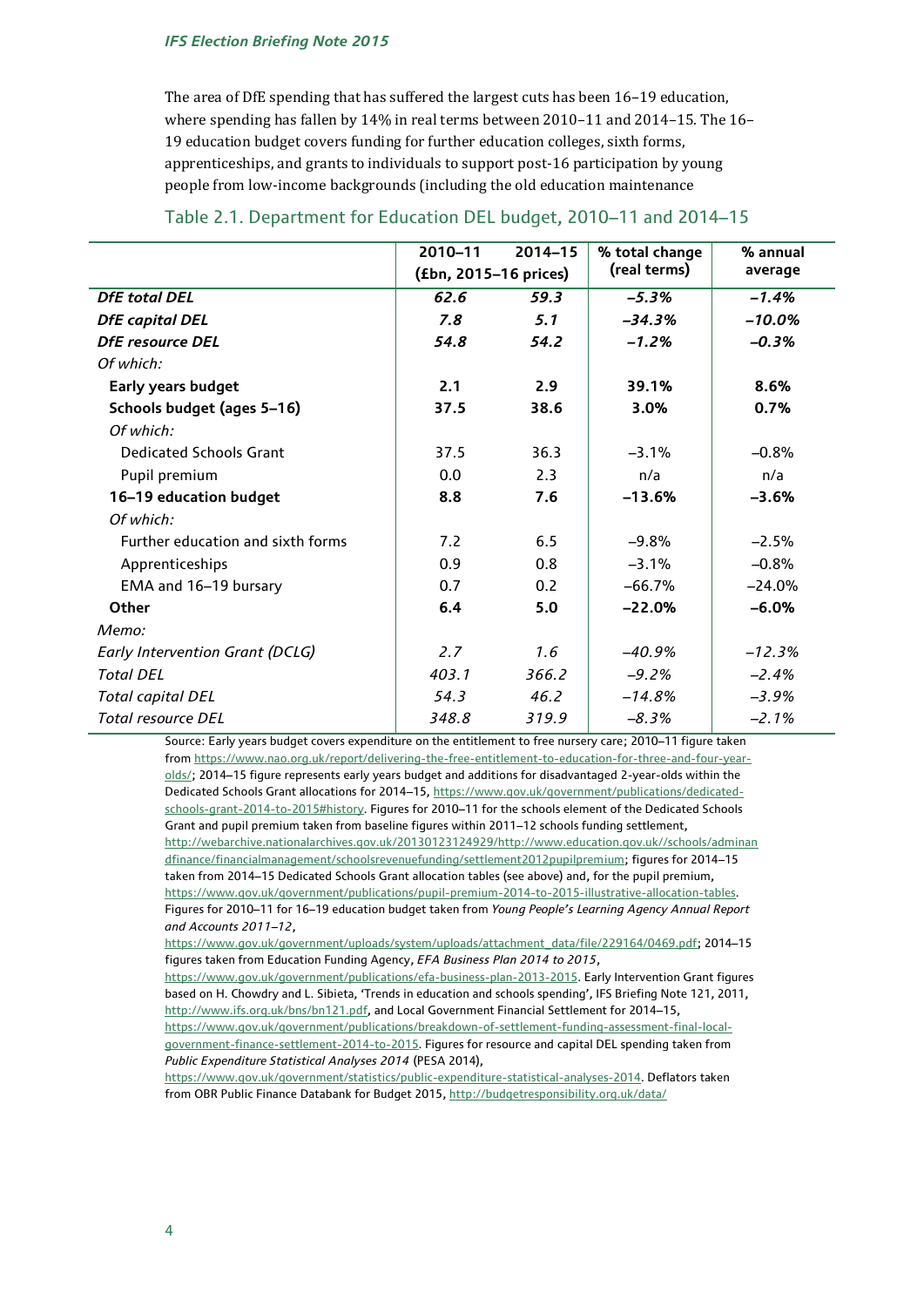allowance (EMA) and its replacement, the 16–19 bursary scheme7). The cuts since 2010– 11 are partly driven by the fact that the new 16–19 bursary scheme has a much lower budget than the previous EMA. However, funding allocated to further education colleges and schools' sixth forms has also been cut by 10% in real terms (though schools with sixth forms might have been able to mitigate some of these cuts by cross-subsidising, given the greater generosity of the schools settlement). At the same time, the number of young people aged 16–18 in some form of education has grown by about 1% between the end of 2010 and 2013, though numbers in full-time education have fallen by 1%.8

The third-largest element is the early years budget, which here only includes expenditure on the free entitlement to nursery care. This represented £2.1 billion in 2010–11 or about 4% of DfE's total resource budget. Funding for free early years entitlement is provided to local authorities via the Dedicated Schools Grant, which can then be used to fund provision of nursery care at local authority nurseries or private, voluntary and independent settings. Expenditure on the entitlement to free nursery care has increased substantially (by almost 40% between 2010–11 and 2014–15). This is the result of two specific policy changes. First, the entitlement to free nursery care for all 3- and 4-yearolds increased from 12.5 to 15 hours in September 2010. Second, and more significantly, it was extended to cover disadvantaged 2-year-olds from September 2013 onwards, at a current cost of about £0.7 billion. At this point, it is worth noting that the government also provides support for early years education and childcare as part of the tax and benefit system, such as through tax-free vouchers from employers (estimated to cost £860 million in 2014–159) and subsidies delivered through in-work benefits and tax credits (estimated to cost £1.18 billion in 2012–1310).

Further support for early years services is provided through the Early Intervention Grant (which used to be part of DfE's budget, but has since been included in the overall local government settlement as part of the Department for Communities and Local Government (DCLG)'s budget. The Early Intervention Grant replaced a myriad of specific grants to local authorities to cover services for families and children across a wide range of ages (as well as some services for young people).<sup>11</sup> The single largest element was funding for Sure Start children's centres. The value of the Early Intervention Grant has fallen by over 40% in real terms between 2010–11 and 2014–15 (from £2.7 billion in 2010–11 to £1.6 billion by 2014–15). However, the Early Intervention Grant is not hypothecated and local authorities have some freedom over how much to spend across these areas. Having said that, total expenditure on Sure Start children's centres has fallen by nearly 30% in real terms between 2010–11 and 2013–14. <sup>12</sup> Therefore, whilst

9

 $\overline{a}$ 

10

<sup>&</sup>lt;sup>7</sup> http://www.ifs.org.uk/publications/5529.

<sup>8</sup> [https://www.gov.uk/government/statistics/participation-in-education-training-and-employment-age-16-to-](https://www.gov.uk/government/statistics/participation-in-education-training-and-employment-age-16-to-18)[18.](https://www.gov.uk/government/statistics/participation-in-education-training-and-employment-age-16-to-18)

[https://www.gov.uk/government/uploads/system/uploads/attachment\\_data/file/389539/20141231\\_expendit](https://www.gov.uk/government/uploads/system/uploads/attachment_data/file/389539/20141231_expenditure_reliefs_v0.3.pdf) [ure\\_reliefs\\_v0.3.pdf.](https://www.gov.uk/government/uploads/system/uploads/attachment_data/file/389539/20141231_expenditure_reliefs_v0.3.pdf)

[https://www.gov.uk/government/uploads/system/uploads/attachment\\_data/file/384916/cwtc\\_awards\\_revise](https://www.gov.uk/government/uploads/system/uploads/attachment_data/file/384916/cwtc_awards_revised.pdf) [d.pdf.](https://www.gov.uk/government/uploads/system/uploads/attachment_data/file/384916/cwtc_awards_revised.pdf) 

<sup>&</sup>lt;sup>11</sup> It is important to note here that £0.7 billion of expenditure on the entitlement to free nursery care for disadvantaged 2-year-olds was moved from the Early Intervention Grant to the Dedicated Schools Grant in 2014–15. However, this expenditure represented less than £0.1 billion in 2010–11, such that the change in the level of the Early Intervention Grant probably represents a genuine cut in expenditure on the specific services covered by the grant when it was created in 2010–11.

<sup>&</sup>lt;sup>12</sup> Total expenditure on Sure Start children's centres represented £1.52 billion in 2010–11 [\(https://www.gov.uk/government/statistics/local-authority-and-school-expenditure-on-education-childrens-](https://www.gov.uk/government/statistics/local-authority-and-school-expenditure-on-education-childrens-services-and-social-care-2010-to-2011)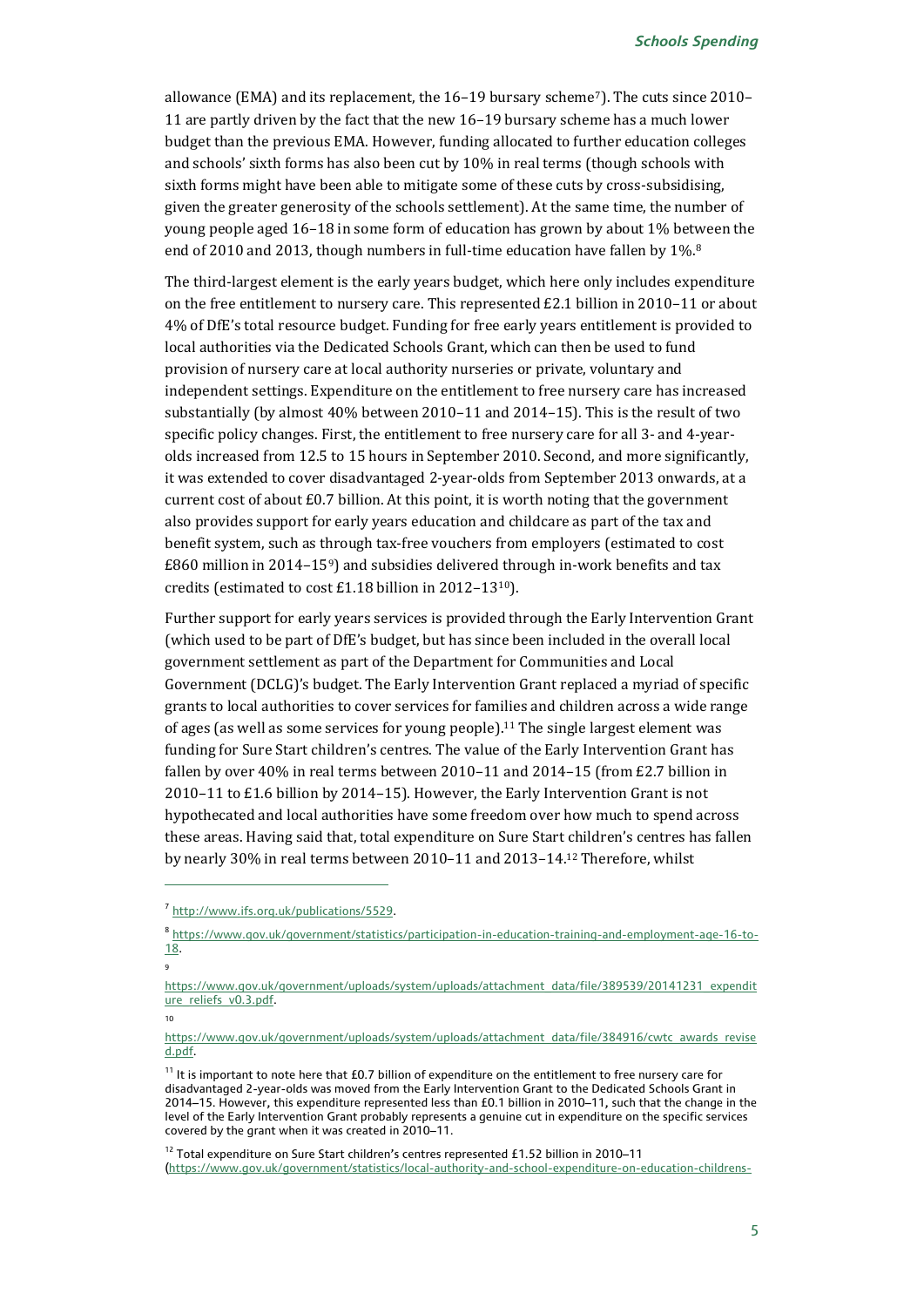expenditure on the entitlement to free nursery care has clearly risen, expenditure on specific early intervention services has fallen substantially.

Other expenditure represented about £5.0 billion in 2014–15. This covers expenditure on teaching training, the Education Services Grant (which is given to local authorities to cover central services provided by the authority) and other smaller areas of education spending.

In summary, overall day-to-day spending on schools has been protected from real cuts since 2010 and has fared relatively well compared with other areas of education spending (with 16–19 education, specific early intervention services and capital spending seeing large cuts). However, there are still likely to be substantial differences in funding trends for different schools as the real-terms increase in schools spending was entirely explained by the funding associated with the pupil premium (we investigate this issue in more detail in Section 3).

### **2.1 Comparison with past changes in spending**

How do these patterns of spending changes compare with the spending increases that took place under the previous Labour government? Table 2.2 shows the average annual real-terms increases across different areas of education spending in England between April 1998 and March 2009. These represent slightly different definitions of spending and do not cover Labour's full period in office, but they do give a sense of relative spending priorities. Here, we see that the real-terms increases in current or resource spending on schools since 2010–11 (0.7% per year) are in addition to the growth seen under Labour, albeit at a much slower rate. Spending on the under-5s also increased in real terms

|                          | Average annual real increase,<br>April 1998 to March 2009 |
|--------------------------|-----------------------------------------------------------|
| Education (England only) | 5.2                                                       |
|                          |                                                           |
| Schools                  | 5.6                                                       |
| Of which:                |                                                           |
| Capital spending         | 12.9                                                      |
| Current spending         | 5.0                                                       |
| Of which:                |                                                           |
| Under-5s                 | 6.1                                                       |
| Primary schools          | 3.9                                                       |
| Secondary schools        | 5.0                                                       |
|                          |                                                           |
| <b>Further education</b> | 7.7                                                       |
| Higher education         | 2.3                                                       |
| Other education spending | 5.6                                                       |

Table 2.2. Increases in various components of public spending, April 1998 to March 2009

Source: Department for Children, Schools and Families departmental report 2009. Original figures published in 2007–08 prices using March 2009 GDP deflators.

services-and-social-care-2010-to-2011) and £1.09 billion in 2013–14

[\(https://www.gov.uk/government/statistics/schools-education-and-childrens-services-spending-2013-to-](https://www.gov.uk/government/statistics/schools-education-and-childrens-services-spending-2013-to-2014)[2014\)](https://www.gov.uk/government/statistics/schools-education-and-childrens-services-spending-2013-to-2014), both in 2015–16 prices.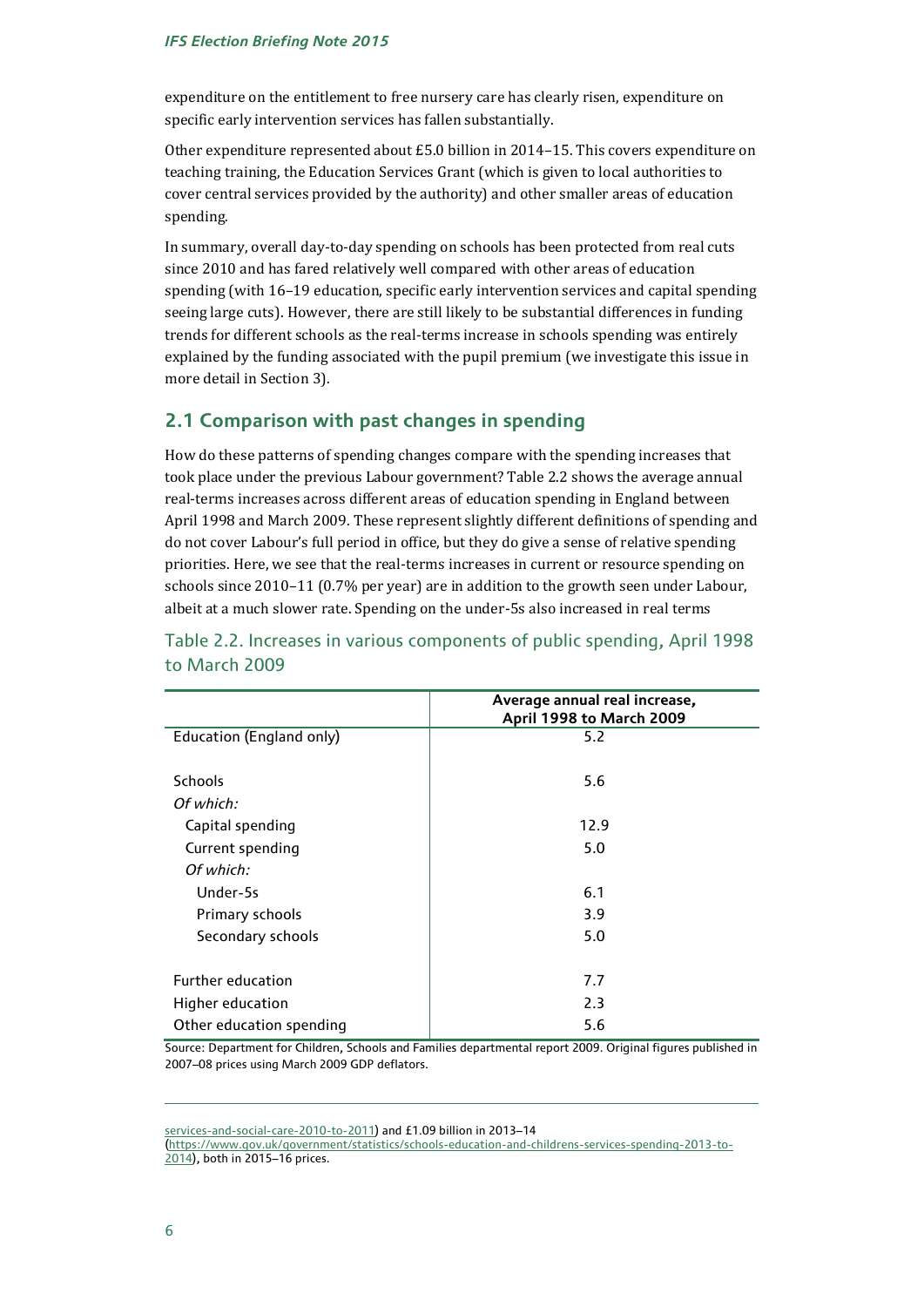between 1998 and 2009 (by just over 6% per year, on average). Increases in expenditure on free entitlement to nursery care represent a continuation of that trend, though reduced expenditure on specific services (such as Sure Start) represents a partial reversal. The real-terms fall in further education and sixth form spending seen since 2010–11 (falling about 2.5% per year, on average) is quite a strong contrast with the large real-terms increase of 7.7% per year, on average, in the further education budget between 1998 and 2009. The large fall in capital spending under the coalition also represents at least a partial reversal of the large real-terms increase seen under Labour.

In summary, there are some similarities between the education spending priorities of the coalition government and the previous Labour government, with the coalition continuing real-terms growth in schools and under-5s spending. However, under Labour we saw stronger growth in schools capital spending than in current spending and faster growth in further education spending than in schools. Under the coalition, we see the reverse, with schools current spending growing faster than capital spending and stronger growth in schools than in further education spending.

#### **2.2 International comparisons**

How does spending across different phases of education compare with that seen in other countries? Here, we must examine education spending at the UK level, rather than just for England. However, such comparisons are still informative for considering how overall levels of spending on different phases of education across the UK differ from levels in other countries. Figure 2.1 shows total spending per student across different stages of education in 2011 in the UK, the (weighted) average in the OECD, the average across EU countries and the level in each of the G7 countries (excluding Canada, for which comparative data are not available). These spending figures include both public and private expenditure, and are measured using US dollars converted using purchasing power parities (PPPs). The graph shows that the UK spends more per pupil in the preprimary sector than both the OECD and EU averages, and a similar level in 2011 to that seen in the US. The UK also spends above the OECD and EU averages in both primary and



### Figure 2.1. Profile of spending per student across stages of education in 2011, G7 countries and EU/OECD averages

Note: EU21 refers to countries that are members of both the OECD and the European Union. Source: OECD, Education at a Glance 2014[, http://dx.doi.org/10.1787/888933116908.](http://dx.doi.org/10.1787/888933116908)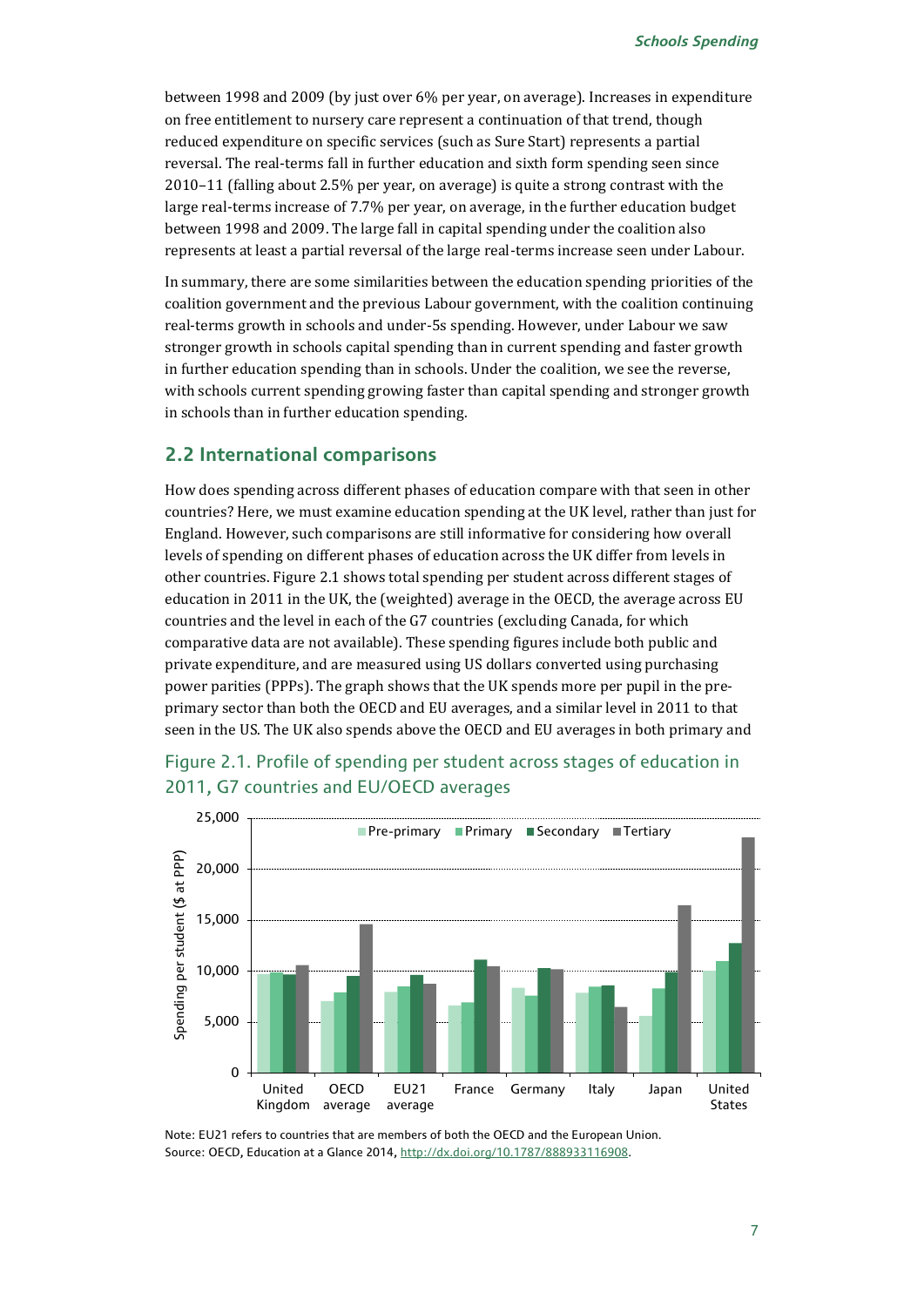secondary schools, though the difference here is smaller than is the case for pre-primary education. Spending per student is below the OECD average in the tertiary sector (which includes universities). Spending per student is higher in Japan and much higher in the US, largely reflecting the higher levels of private contributions to tertiary education spending in both of these countries. However, UK spending per pupil in the tertiary sector is above the EU average and the European countries shown here.

In broad terms, these data show that the UK's profile of spending per pupil is actually relatively flat across ages. This contrasts quite sharply with the OECD average, the US and Japan, where spending per pupil increases with age. In other EU countries, spending per pupil also generally increases with age (apart from a small drop at tertiary level), though the profile is less steep than is the case for other OECD countries.

## **3. School funding changes**

Broadly speaking, the way the school funding system operates in England is that each local authority receives a grant from central government (called the Dedicated Schools Grant<sup>13</sup>), which it has to spend on schools. It can retain some of this money to spend on central services for all local authority maintained schools. However, local authorities allocate the vast majority to schools in their area using a locally-determined funding formula. A number of different factors are used in the local authorities' respective formulae, the most important being the number of pupils and the number of pupils from disadvantaged backgrounds at individual schools.

The coalition government has made a number of important changes to this system since 2010, as summarised in Table 3.1. These have had important consequences for changes in funding across different groups of schools. In this section, we describe this set of reforms and how funding per pupil has changed across schools and local authorities as a result.

| Year        | <b>Description of reforms</b>                                                                  |
|-------------|------------------------------------------------------------------------------------------------|
| 2010-11     | Specific grants streamlined into Dedicated Schools Grant                                       |
| $2011 - 12$ | Introduction of pupil premium                                                                  |
| $2012 - 13$ | More responsibilities devolved to maintained schools                                           |
|             | Extension of pupil premium to cover pupils eligible for free school<br>meals in past six years |
| $2013 - 14$ | Introduction of simpler local funding formulae                                                 |
|             | Pupil premium level set at higher level for primary schools                                    |
| 2014-15     | Pupil premium increased by more for primary schools                                            |
| 2015-16     | Reforms to allocation of grant to local authorities                                            |

#### Table 3.1. Major changes to the school funding system

 $13$  Before 2010–11, schools received funding from a range of specific grants in addition to their main grant from local authorities. In 2010–11, these specific grants were all streamlined into the Dedicated Schools Grant. At the same time, local authorities could take account of how much schools received from specific grants in previous years to ensure schools were not disadvantaged by this change.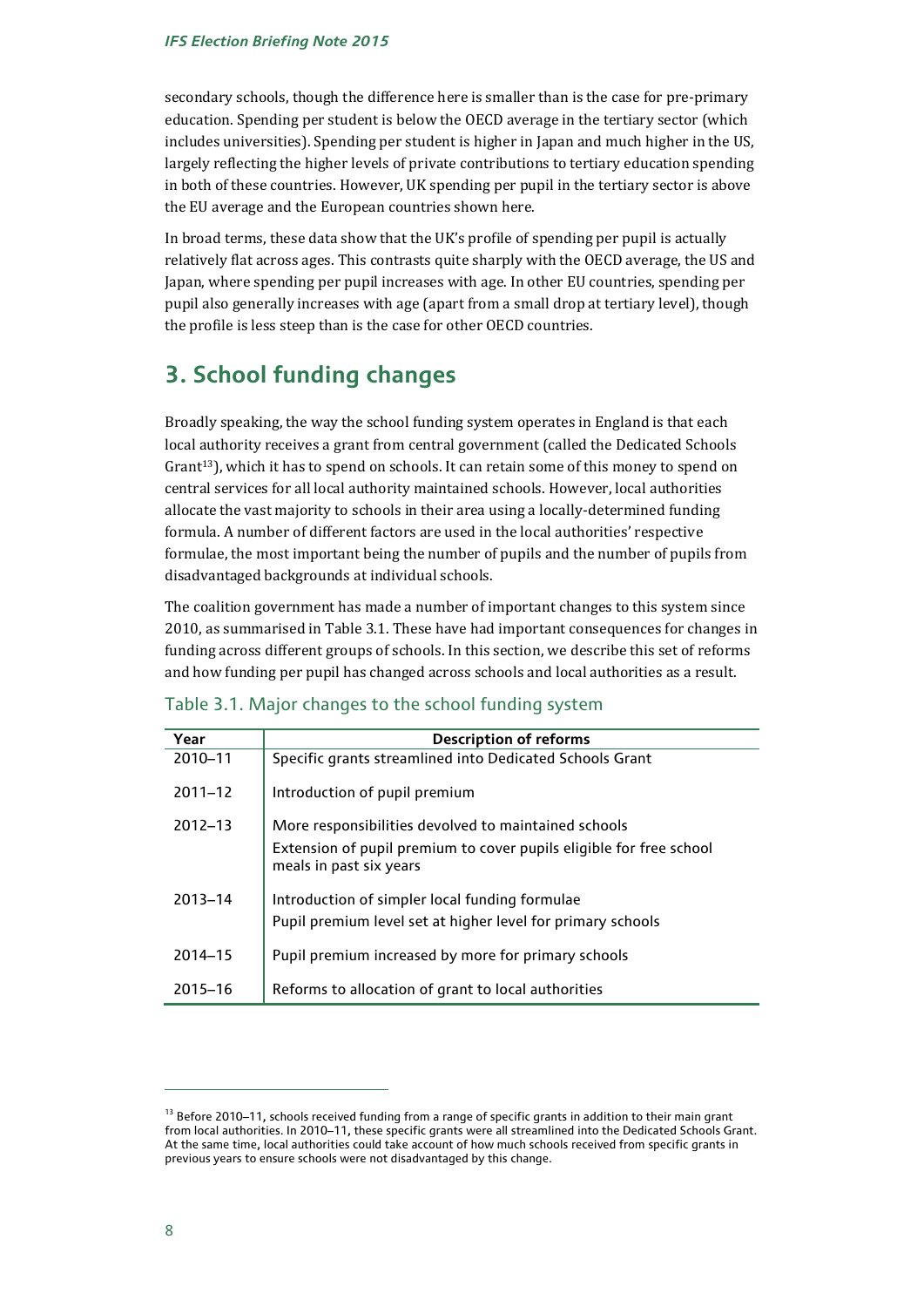#### **3.1 Policy background**

As part of the 2010 Spending Review settlement, the coalition government announced a cash-terms freeze in all existing school funding per pupil and the creation of a pupil premium targeted at disadvantaged pupils. The net result is that the most deprived schools have seen the largest increases in funding between 2010–11 and 2014–15, with less deprived schools seeing smaller increases (and, in some cases, falls in funding per pupil in real terms).

The pupil premium was initially set at  $E488^{14}$  for each pupil registered as eligible for free school meals (FSM) in 2011–12. This has grown over time and been expanded to cover pupils ever eligible for FSM in the past six years, and a higher level has been provided to primary schools. In 2014–15, the level of the pupil premium was £1,300 per primary school pupil and £935 per secondary school pupil. This differentiation was justified on the basis that early intervention was more effective than later intervention in helping to improve the attainment levels of disadvantaged pupils and would also help ensure they are ready for secondary school.<sup>15</sup>

Even before the pupil premium, there was already a substantial level of funding targeted at deprivation. As we shall see below, funding per pupil was already 35% higher in primary schools with the greatest proportion of disadvantaged pupils than in the least deprived ones in 2010–11, and it was 41% higher amongst the most deprived secondary schools than amongst the least deprived. The pupil premium came on top of this and made the school funding system even more targeted at deprived schools by 2014–15.

In addition to the pupil premium, the coalition government has implemented a number of other reforms to the school funding system in England – a system which has clearly been in need of reform for a number of years as successive ad hoc changes had left it overcomplicated and unintelligible.

First, grants provided to local authorities have not been based on an explicit formula since at least 2004, with allocations instead being largely based on proportional increases in funding per pupil on the previous year. Indeed, between 2010−11 and 2014−15, existing grants to local authorities have been frozen in cash terms per pupil. However, from April 2015, the government has introduced a minimum funding formula for determining the level of per-pupil funding provided to different local authorities. If local authorities receive less than the level given by the formula, then their grant will be topped up to the minimum level. If they receive more, then their funding per pupil will be frozen in cash terms (as it has been over the current parliament). The new formula has been designed in a way to minimise the degree of turbulence across local authorities.<sup>16</sup> It also incorporates an updated and improved methodology for accounting for differences in costs across areas. This is less generous to some local authorities than the current system, particularly those in Inner London. For instance, the current area cost adjustment in Inner London is about 27%, whilst the new method provides an uplift of about 19% instead.

<sup>14</sup> [http://www.parliament.uk/briefing-papers/SN06700.pdf.](http://www.parliament.uk/briefing-papers/SN06700.pdf) 

<sup>15</sup> [http://www.publications.parliament.uk/pa/cm201314/cmhansrd/cm130717/debtext/130717-](http://www.publications.parliament.uk/pa/cm201314/cmhansrd/cm130717/debtext/130717-0001.htm#13071772000004) [0001.htm#13071772000004.](http://www.publications.parliament.uk/pa/cm201314/cmhansrd/cm130717/debtext/130717-0001.htm#13071772000004)

<sup>&</sup>lt;sup>16</sup> It represents an average of school funding formulae currently used by different local authorities.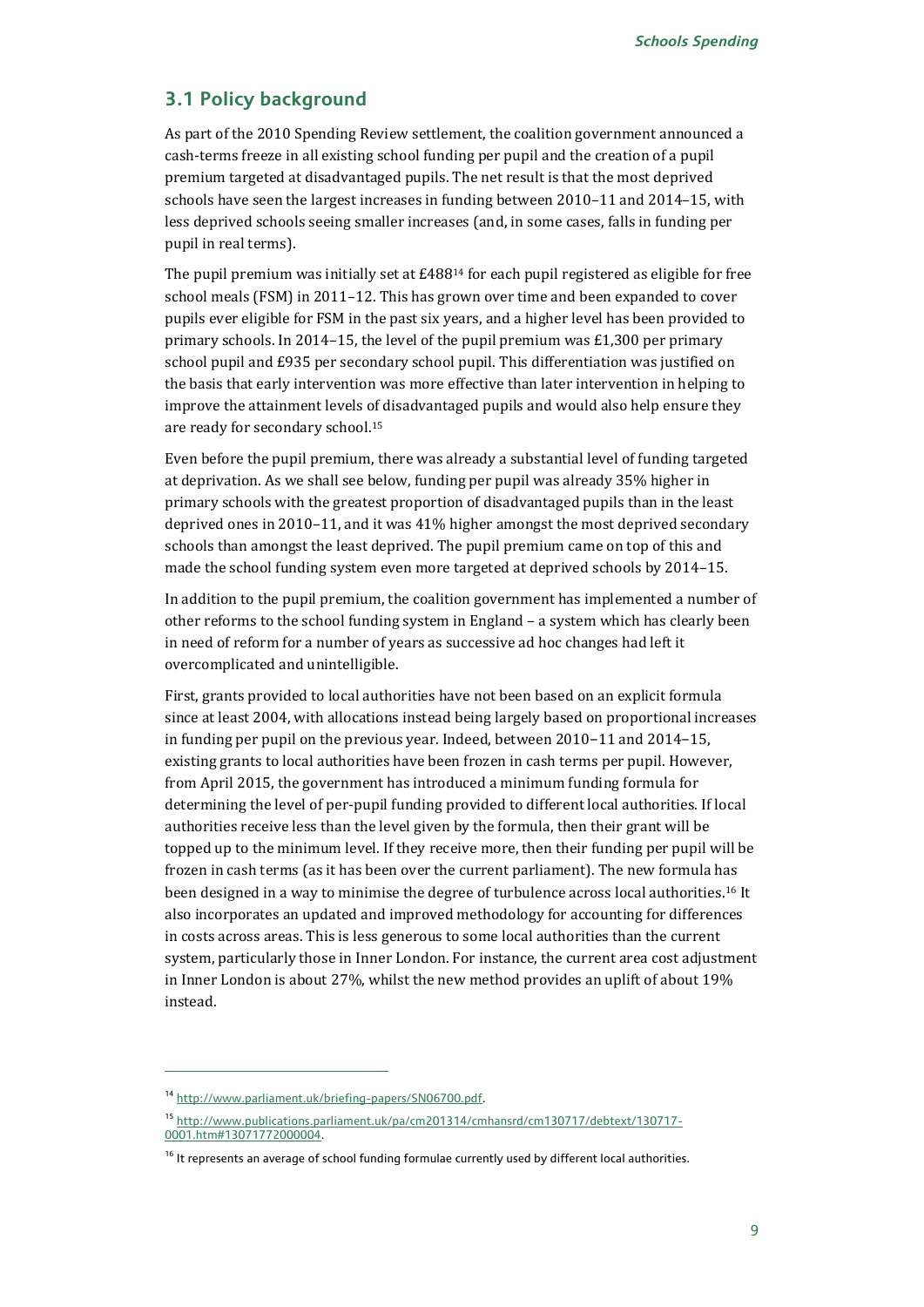This reform has the welcome feature of using a transparent formula for determining funding levels across different local authorities for the first time since at least 2004. It also has the welcome feature of correcting some previous anomalies, such as in the area cost adjustment. However, there is some uncertainty as to what comes next. The government has said it will introduce a national funding formula 'when the time is right', but has not said what this is likely to look like in practice.<sup>17</sup>

Second, until 2013–14, local authorities used a wide array of different and historical factors in their own formulae for allocating funding to schools. Different authorities used different formulae. The resulting system was complex and in many ways arbitrary. The rapid expansion in the number of academies and free schools has also added to the complexity as separate formulae were created in an attempt to ensure that academies and free schools were funded by central government on a similar basis to nearby maintained schools. In 2013–14, the government required all local authorities to introduce [simplified local school funding formulae,](https://www.gov.uk/government/publications/school-funding-reform-arrangements-for-2013-to-2014) setting out which factors local authorities could use in their formulae (e.g. number of pupils, different measures of deprivation and need, fixed costs), and use up-to-date factors. Local authorities then decided how much funding to attach to different factors. This has reduced the complexity of the system, reduced dependence on out-of-date factors and increased transparency. Academies and free schools are also covered by these formulae, which has further reduced complexity.

Lastly, schools have been given responsibility for more financial decisions, which has increased the amount of expenditure over which individual schools (as opposed to local authorities) have control. This is the result of two specific changes. First, the rapid conversion to academy status has given converting academies more responsibilities (academies receive additional grants to cover services that were previously provided by local authorities). Second, in 2012–13, funding for services that had previously been provided centrally by local authorities now had to be passed to individual schools. This meant that greater levels of funding were given to schools, though this came with extra responsibilities. As a result, funding allocated to individual schools will have grown faster than the overall schools budget, though this is just a consequence of a reallocation of funds from local authorities to schools.18 Local authorities had to devolve some responsibilities and expenditure to schools (e.g. devolved elements of threshold and performance pay), representing just over 1% of local authorities' schools budgets in 2010–11. However, local authorities could also transfer further services and expenditure to schools at the discretion of school forums19 (e.g. behaviour support services and school-specific contingencies), which represented just under 3% of local authorities' schools budgets in 2010–11.

### **3.2 Changes in funding per pupil between 2010–11 and 2014–15**

How has funding per pupil changed across different groups of schools as a result of these reforms? In order to answer this question, we make use of publicly-available data on funding per pupil across all local authority maintained schools in England for 2010–11

<sup>&</sup>lt;sup>17</sup> Department for Education, 'Fairer schools funding in 2015–16', Consultation Document, [https://www.gov.uk/government/consultations/fairer-schools-funding-2015-to-2016.](https://www.gov.uk/government/consultations/fairer-schools-funding-2015-to-2016)

<sup>&</sup>lt;sup>18</sup> These reforms are described in more detail in H. Chowdry, J. Cribb and L. Sibieta, 'Schools' relationship with local authorities: lessons from the decentralisation of healthcare commissioning', Centre for Understanding Behaviour Change, Short Policy Report 12/05, 2012, [http://www.ifs.org.uk/publications/6489.](http://www.ifs.org.uk/publications/6489)

 $19$  A school forum is a decision-making body comprised of representatives from schools in the local area.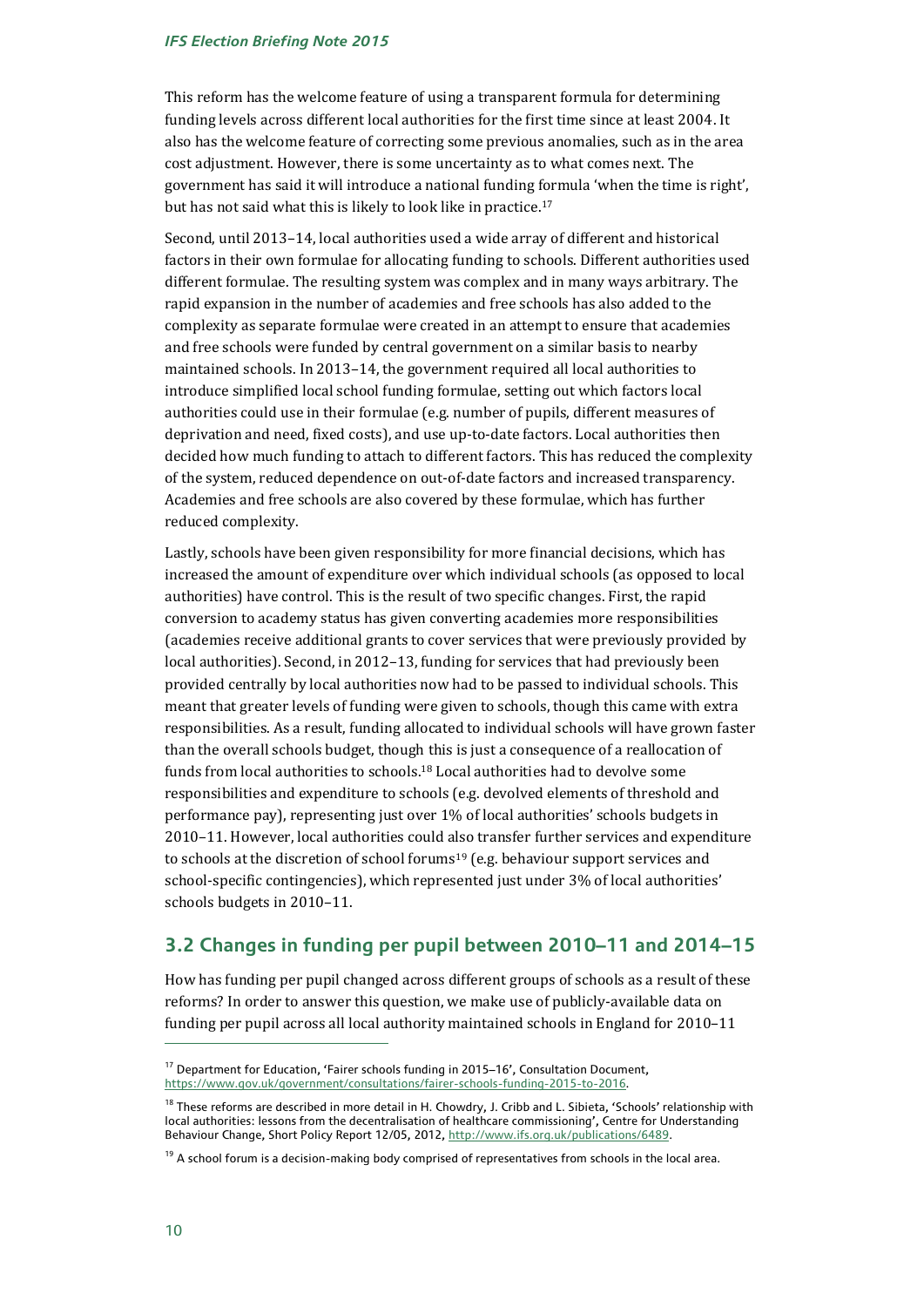through to 2013–14 (this excludes academies, a subject we return to below). We simulate 2014–15 levels based on known policy changes (increases in the pupil premium and a cash-terms freeze in existing funding per pupil). We then split primary and secondary schools into five equally-sized groups based on school-level deprivation (proportion of pupils eligible to receive free school meals) and examine real-terms changes in funding across each quintile, together with the average change. The results are shown in Figure 3.1a for primary schools and 3.1b for secondary schools.

Figure 3.1 shows that there was already a substantial level of funding targeted at deprivation in 2010–11, with funding per pupil 35% higher amongst the most deprived set of primary schools than amongst the least deprived ones, and 41% higher amongst the most deprived secondary schools. By 2014–15, these figures had increased to 42% and 49%, respectively, as funding per pupil rose more strongly amongst more deprived schools as a result of the pupil premium.

However, there are a number of further nuances and qualifications worth noting. First, there is a clear picture of higher increases in funding for more deprived primary schools, with the most deprived quintile seeing a real-terms increase of over 5% and the least deprived quintile seeing a real-terms freeze. For secondary schools, the picture is not quite as simple as it is the second-most-deprived quintile that saw the largest increase in funding per pupil (which we return to below).

Second, the increases in average funding per pupil of 3.5% in real terms for primary and over 4% for secondary schools between 2010–11 and 2014–15 are clearly larger than the 0.6% real-terms increase in the overall schools budget per pupil seen in Section 2. These differences almost certainly result from the fact that local authorities must now pass a greater share of the schools budget on to individual schools, with schools taking on extra responsibilities. The set of responsibilities that had to be devolved to schools represented about 1% of local authorities' schools budgets in 2010–11, whilst further services that could be devolved at the discretion of school forums represented about 3%. Assuming that all services were devolved means that we would expect individual schools' funding levels to be artificially boosted by about 4%, which is close to what we see. This means that the 3.5% and 4% figures are probably an overstatement of the increase in school resources per pupil (the 0.6% real-terms increase in the overall schools budget per pupil is a better measure of this). However, differences across schools are still likely to give an indication of how changes in funding per pupil have differed by deprivation.

Third, this analysis excludes academies, data for which are only available up to 2012–13. This is potentially a big concern as over half of secondary schools have converted to academy status since 2010, though fewer primary schools have done so. If schools that became academies were not representative of schools as a whole (e.g. had particularly low or high levels of deprivation), this could bias some of the changes shown in Figure 3.1. Partly allaying such concerns, Appendix Table A.1 shows that the average levels of FSM eligibility for primary schools do not change greatly over time, suggesting that we are looking at similar maintained schools in terms of deprivation over time within each quintile. For secondary schools, average eligibility for FSM increases slightly over time across all quintiles bar the most deprived quintile, which might be one explanation for why the most deprived secondary schools do not see a larger increase in funding per pupil. Appendix Figure A.1 compares the funding levels of academies and maintained schools in 2012–13 within each quintile. This is based on a measure of funding per pupil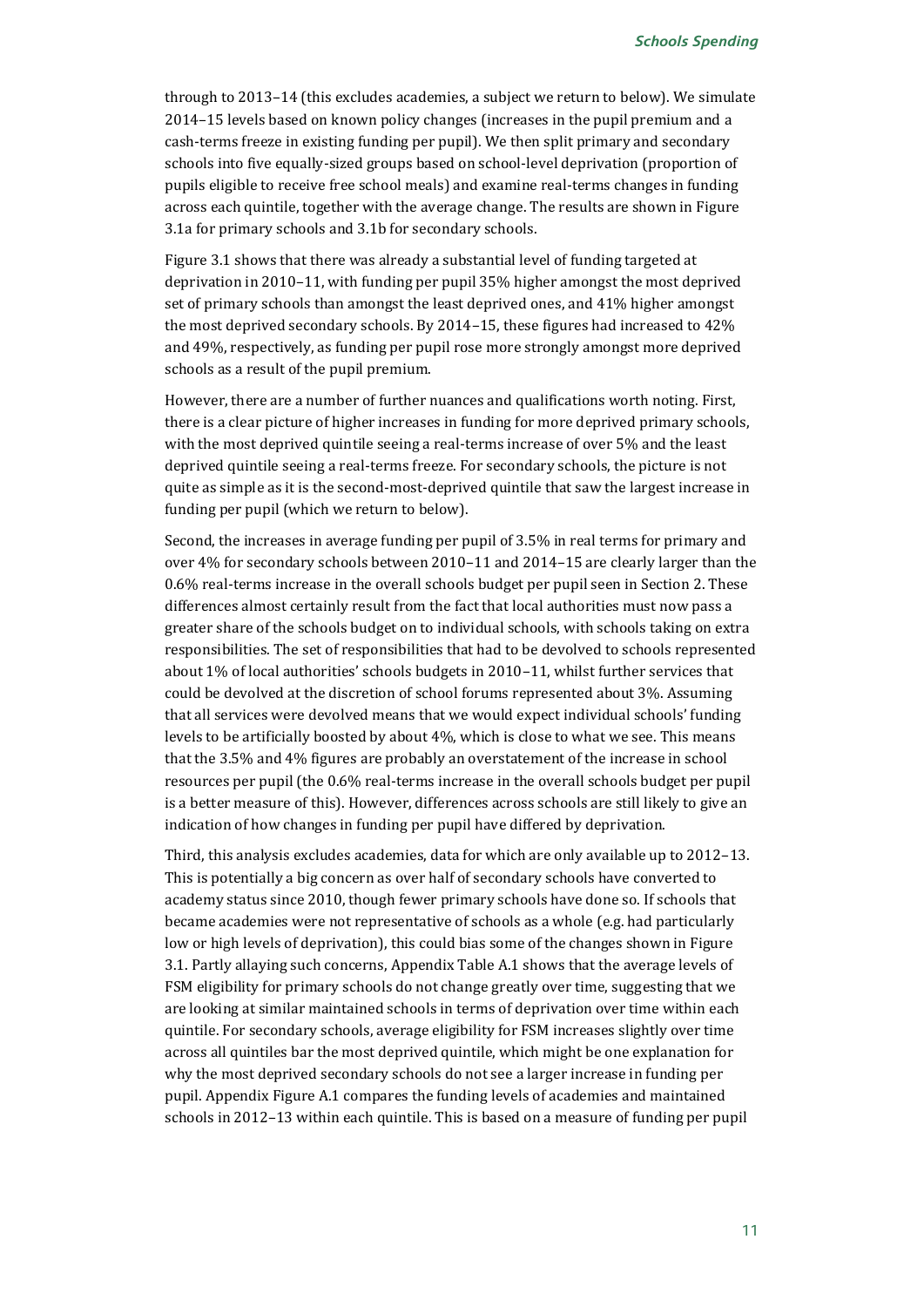## Figure 3.1. Changes in funding per pupil by quintile of school deprivation level between 2010–11 and 2014–15 (2015–16 prices)

### a) Primary schools



### b) Secondary schools



Quintile of school deprivation

Note: Quintiles based on percentage of pupils eligible for free school meals in January 2010 and 2013 (with the latter acting as a proxy for January 2014). Quintiles are defined separately for primary and secondary schools.

Source: Consistent Financial Reporting Data, 2010–11

[\(http://www.education.gov.uk/schools/performance/2011/download\\_data.html\)](http://www.education.gov.uk/schools/performance/2011/download_data.html) and 2013–14 [\(http://www.education.gov.uk/schools/performance/download\\_data.html\)](http://www.education.gov.uk/schools/performance/download_data.html); author's calculations.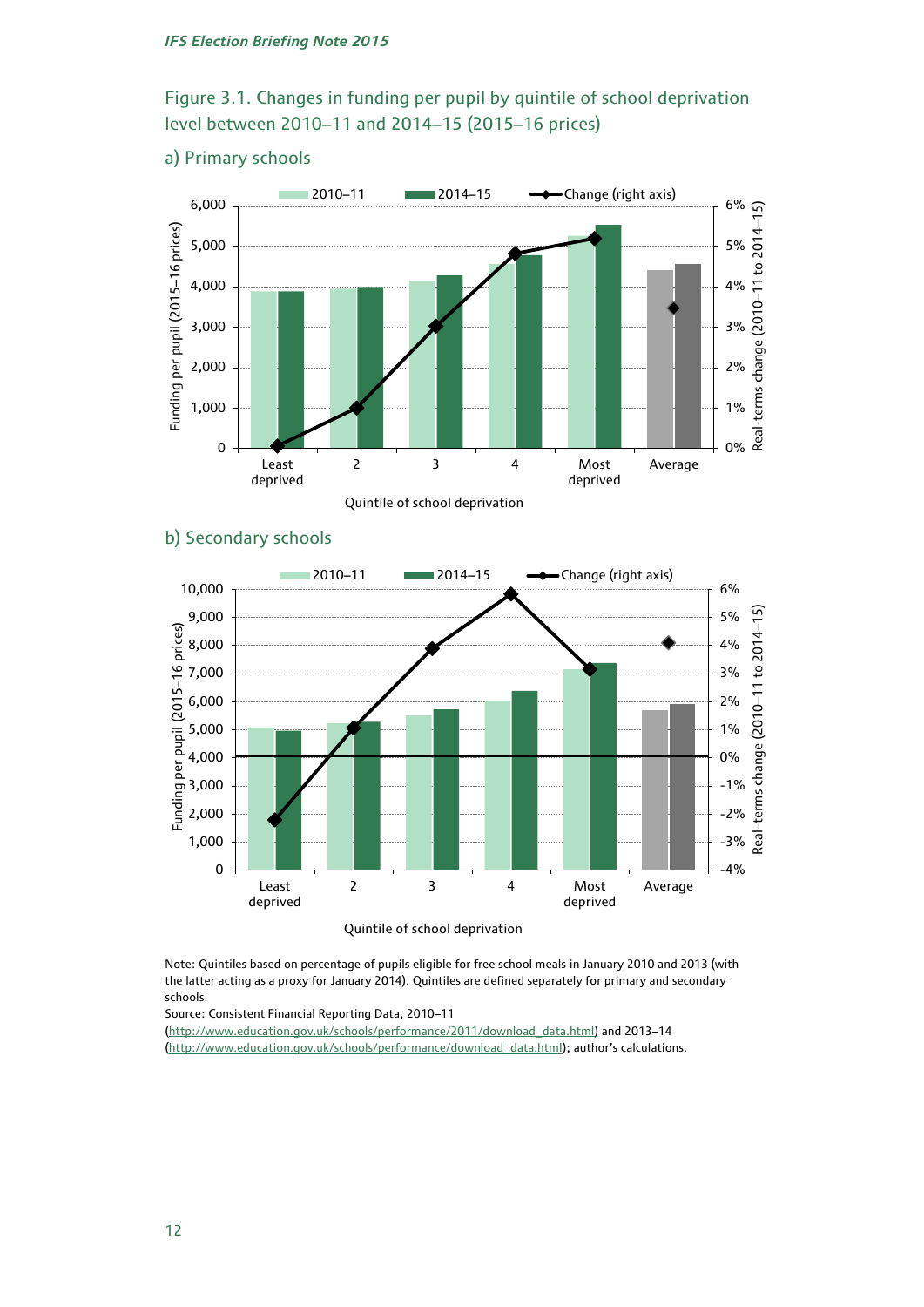designed to be as consistent as possible between academies and maintained schools.<sup>20</sup> Although this measure is somewhat imperfect, funding per pupil is only slightly higher for academies than for maintained schools within the same quintile in 2012–13. This suggests that maintained schools and academies within each quintile are broadly similar in terms of average funding per pupil. Ideally, we would also examine changes in funding per pupil for academies; however, no such data exist for academies before 2011–12.

### **3.3 Effects of reforms to local authority funding in 2015–16**

Here, we analyse the implications of changes to local authority funding for 2015–16.<sup>21</sup> Table 3.2 shows the cash-terms changes in funding per pupil across local authorities with different levels of deprivation in 2015–16. Note that the cash increase of 1.3% on average equates to roughly flat real-terms funding per pupil. We divide local authorities into five equally-sized groups based on the proportion of pupils eligible for free school meals and calculate the average cash-terms changes under the reforms as well as the proportion of local authorities receiving any cash-terms increase. This highlights some clear differences according to deprivation. Local authorities with low levels of FSM are due to receive a slightly higher average increase (2.9%) than those with high levels of FSM (0.3%).

One likely explanation for this pattern is the fact that, on average, local authorities tend to spread out extra funds provided for deprivation across all schools in their area, rather than focus it on schools with higher levels of deprivation. This flattening of deprivation funding has been well observed in the past.<sup>22</sup> As a result, the new system will be slightly less generous to local authorities with higher levels of deprivation than the current distribution of funds across local authorities, as the new formula is the average of the formulae currently used by local authorities.

| Local authority type  | Average increase<br>(%) | <b>Proportion of local authorities</b><br>with an increase in funding<br>(%) |
|-----------------------|-------------------------|------------------------------------------------------------------------------|
| Least deprived        | 2.9                     | 84                                                                           |
| $2nd$ quintile        | 1.9                     | 68                                                                           |
| Middle quintile       | 0.9                     | 38                                                                           |
| $4th$ quintile        | 0.6                     | 23                                                                           |
| Most deprived         | 0.3                     | 13                                                                           |
| All local authorities | 1.3                     | 54                                                                           |

## Table 3.2. Changes in local authority funding per pupil by level of deprivation (2015–16)

Note: Quintiles are defined by dividing local authorities into five equally-sized groups based on the proportion of pupils eligible for free school meals in January 2014 (averaged over primary and secondary pupils). Source: Author's calculations using 'Fairer schools funding: arrangements for 2015 to 2016', [https://www.gov.uk/government/publications/fairer-schools-funding-arrangements-for-2015-to-2016 a](https://www.gov.uk/government/publications/fairer-schools-funding-arrangements-for-2015-to-2016)nd 'Schools, pupils and their characteristics: January 2014', [https://www.gov.uk/government/statistics/schools](https://www.gov.uk/government/statistics/schools-pupils-and-their-characteristics-january-2014)[pupils-and-their-characteristics-january-2014.](https://www.gov.uk/government/statistics/schools-pupils-and-their-characteristics-january-2014)

<sup>&</sup>lt;sup>20</sup> This excludes the extra income that academies receive for delivering extra services previously provided by local authorities (the Local Authority Centre Services Element Grant or LACSEG). The measure of funding used in Figure A.1 is not perfect as it includes the extra grants for insurance and start-up grants that academies also receive.

<sup>&</sup>lt;sup>21</sup> The pupil premium was also protected in real terms in the 2013 Spending Round, though this is not discussed here (see [https://www.gov.uk/government/topical-events/spending-round-2013\)](https://www.gov.uk/government/topical-events/spending-round-2013).

<sup>&</sup>lt;sup>22</sup> H. Chowdry, A. Muriel and L. Sibieta, *Level Playing Field? The Implications of School Funding*, CfBT Education Trust, Reading, 2008[, http://www.ifs.org.uk/publications/4252.](http://www.ifs.org.uk/publications/4252)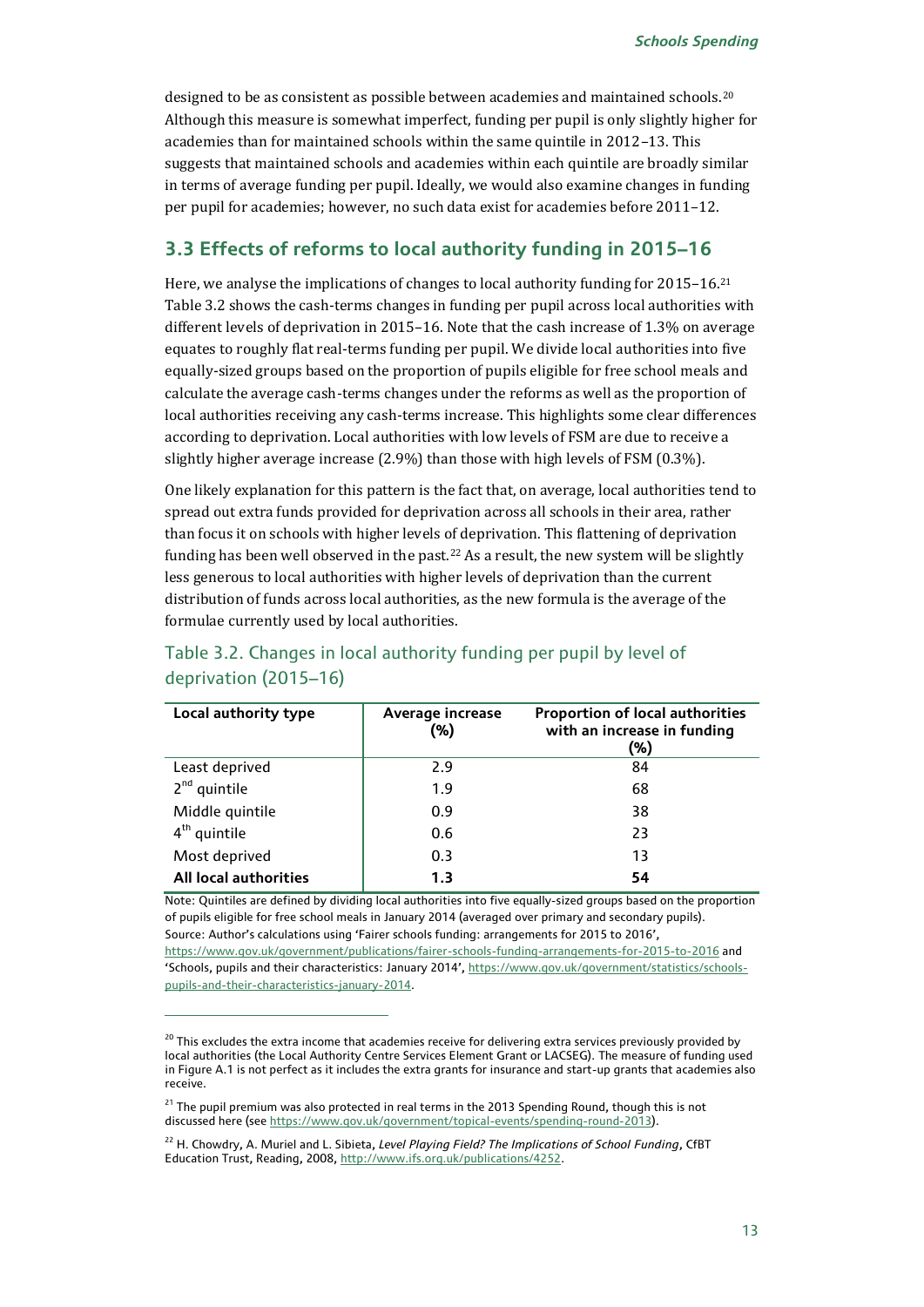| Local authority region          | Average increase<br>$(\% )$ | <b>Proportion of local authorities</b><br>with an increase in funding<br>(%) |
|---------------------------------|-----------------------------|------------------------------------------------------------------------------|
| South West                      | 2.4                         | 87                                                                           |
| <b>Outer London</b>             | 2.1                         | 37                                                                           |
| East Midlands                   | 2.0                         | 67                                                                           |
| East of England                 | 2.0                         | 64                                                                           |
| <b>West Midlands</b>            | 1.7                         | 57                                                                           |
| South East                      | 1.1                         | 58                                                                           |
| North West                      | 0.9                         | 39                                                                           |
| North East                      | 0.7                         | 17                                                                           |
| <b>Yorkshire and the Humber</b> | 0.5                         | 33                                                                           |
| Inner London                    | 0.3                         | 7                                                                            |
| <b>All local authorities</b>    | 1.3                         | 54                                                                           |

### Table 3.3. Changes in local authority funding per pupil by region (2015– 16)

Source: Author's calculations using 'Fairer schools funding: arrangements for 2015 to 2016',

[https://www.gov.uk/government/publications/fairer-schools-funding-arrangements-for-2015-to-2016 a](https://www.gov.uk/government/publications/fairer-schools-funding-arrangements-for-2015-to-2016)nd 'Schools, pupils and their characteristics: January 2014', [https://www.gov.uk/government/statistics/schools](https://www.gov.uk/government/statistics/schools-pupils-and-their-characteristics-january-2014)[pupils-and-their-characteristics-january-2014.](https://www.gov.uk/government/statistics/schools-pupils-and-their-characteristics-january-2014)

There are also clear differences across regions (see Table 3.3). The regions experiencing the largest average increases are Outer London and the South West. The region experiencing the smallest increase is Inner London. This pattern is less surprising. It results from the fact that the new area cost adjustment is less generous to Inner London than the current system.

Under these reforms, local authorities that currently receive more than implied by the formula will see their funding per pupil frozen in cash terms. One obvious policy option for the future could be to continue with this approach so that local authorities above the formula amount continue to see cash-terms freezes until the formula catches up with them. This would imply that the patterns by region and by deprivation level would continue for a number of years into the next parliament (how long will depend on how the formula is uprated). However, none of the three main UK political parties has set out plans for school funding reform beyond 2015. The government has said it will introduce a national funding formula 'when the time is right', but has not said what this is likely to look like in practice.<sup>23</sup>

## **4. Future challenges**

There a number of challenges a new government will face in terms of pressures on schools spending. First, the pupil population is rapidly expanding. Figure 4.1 shows the actual and forecast changes in the number of pupils in primary and secondary schools between January 2008 and January 2020. To date, the primary school population has grown by about 8% between 2010 and 2014, whilst the secondary school population has fallen by about 4%, leading to a net increase of 2.4%. Between 2016 and 2020, we expect to see a rise in both the primary school population (of 5%) and the secondary school

<sup>&</sup>lt;sup>23</sup> Department for Education, 'Fairer schools funding in 2015–16', Consultation Document, [https://www.gov.uk/government/consultations/fairer-schools-funding-2015-to-2016.](https://www.gov.uk/government/consultations/fairer-schools-funding-2015-to-2016)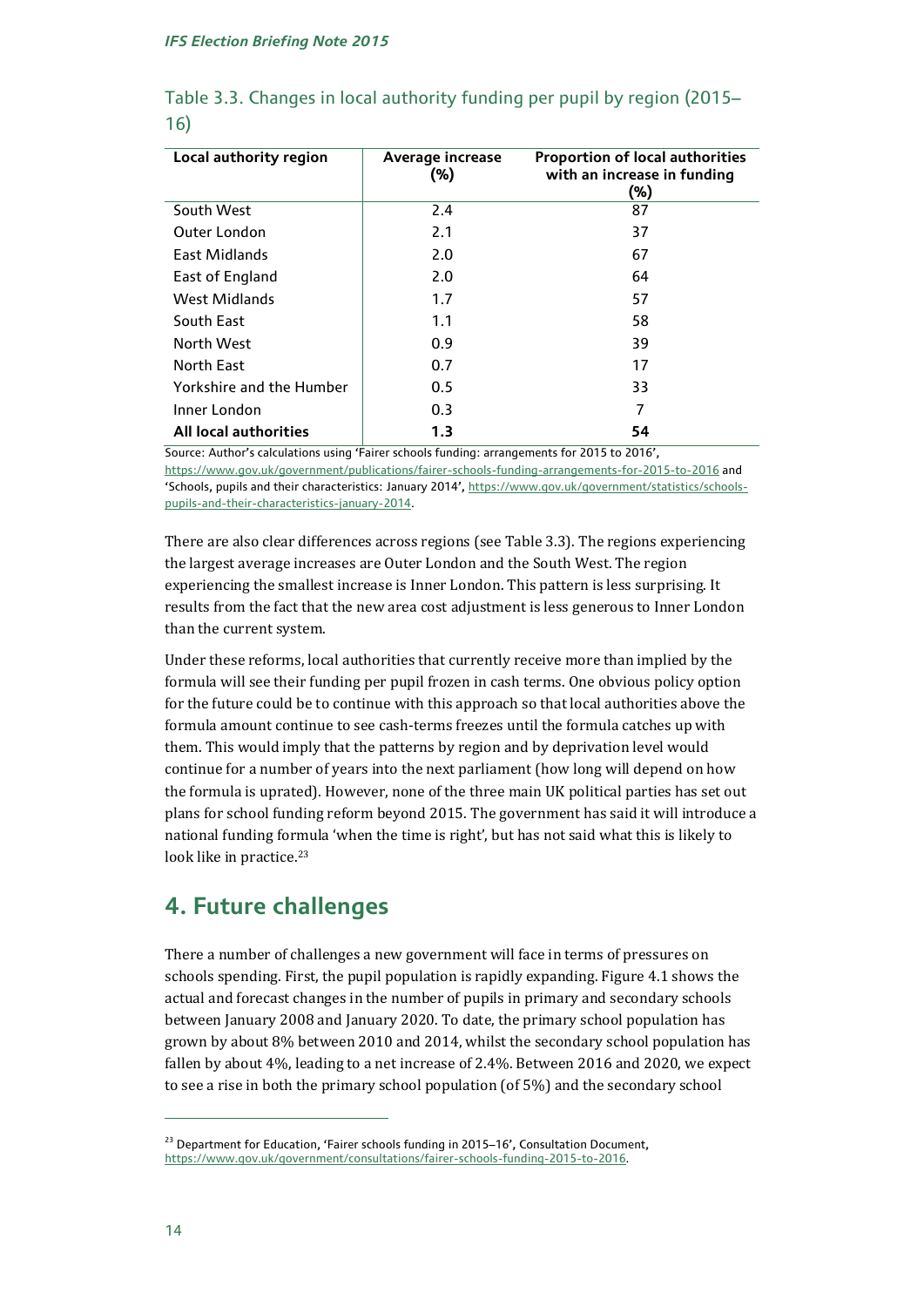### Figure 4.1. Actual and forecast pupil numbers at state-funded schools January 2008 to January 2020



Note: Data and projections are for January each year. Age is at the start of the academic year. Dashed lines denote forecast years.

Source: Department for Education, 'National pupil projections: trends in pupil numbers, 2014, [https://www.gov.uk/government/statistics/national-pupil-projections-trends-in-pupil-numbers-july-2014.](https://www.gov.uk/government/statistics/national-pupil-projections-trends-in-pupil-numbers-july-2014) 

population (10%), leading to a net expected rise of 7% in the school population. This growth in pupil numbers will place pressure on both the current budget and the capital budget (the latter is already planned to be cut by over 40% between 2010–11 and 2015– 16).

These increases in pupil numbers are expected to differ across regions. London is expected to see the largest growth, with current projections implying a 14% increase in primary school pupils and a 3% increase in the secondary school population between 2012 and 2017.24 All regions are expected to see growth in the primary school population over this time (though less than in London). However, London is the only region expected to see growth in the secondary school population. The fact that the increases in the pupil population are concentrated in London poses clear challenges for policymakers as this is the region that has already seen the largest growth to date and where space is at a premium.

Second, there are likely to be significant pressures on the cost of staff. To date, public sector pay levels have been squeezed significantly, with freezes in 2011–12 and 2012–13 (for all but the lowest-paid staff) and 1% increases in 2013–14, 2014–15 and 2015–16. These squeezes on public sector pay have meant that the actual costs faced by schools are likely to have increased by less than overall measures of economy-wide inflation. This is probably an important explanation for why the school workforce has not fallen since 2010. Indeed, the number of teachers has held steady at 450,000 and the number of teaching assistants has actually increased from 210,000 in 2010 to reach 240,000 by

<sup>&</sup>lt;sup>24</sup> See figures 3a and 3b[, https://www.gov.uk/government/statistics/national-pupil-projections-trends-in](https://www.gov.uk/government/statistics/national-pupil-projections-trends-in-pupil-numbers-july-2014)[pupil-numbers-july-2014.](https://www.gov.uk/government/statistics/national-pupil-projections-trends-in-pupil-numbers-july-2014)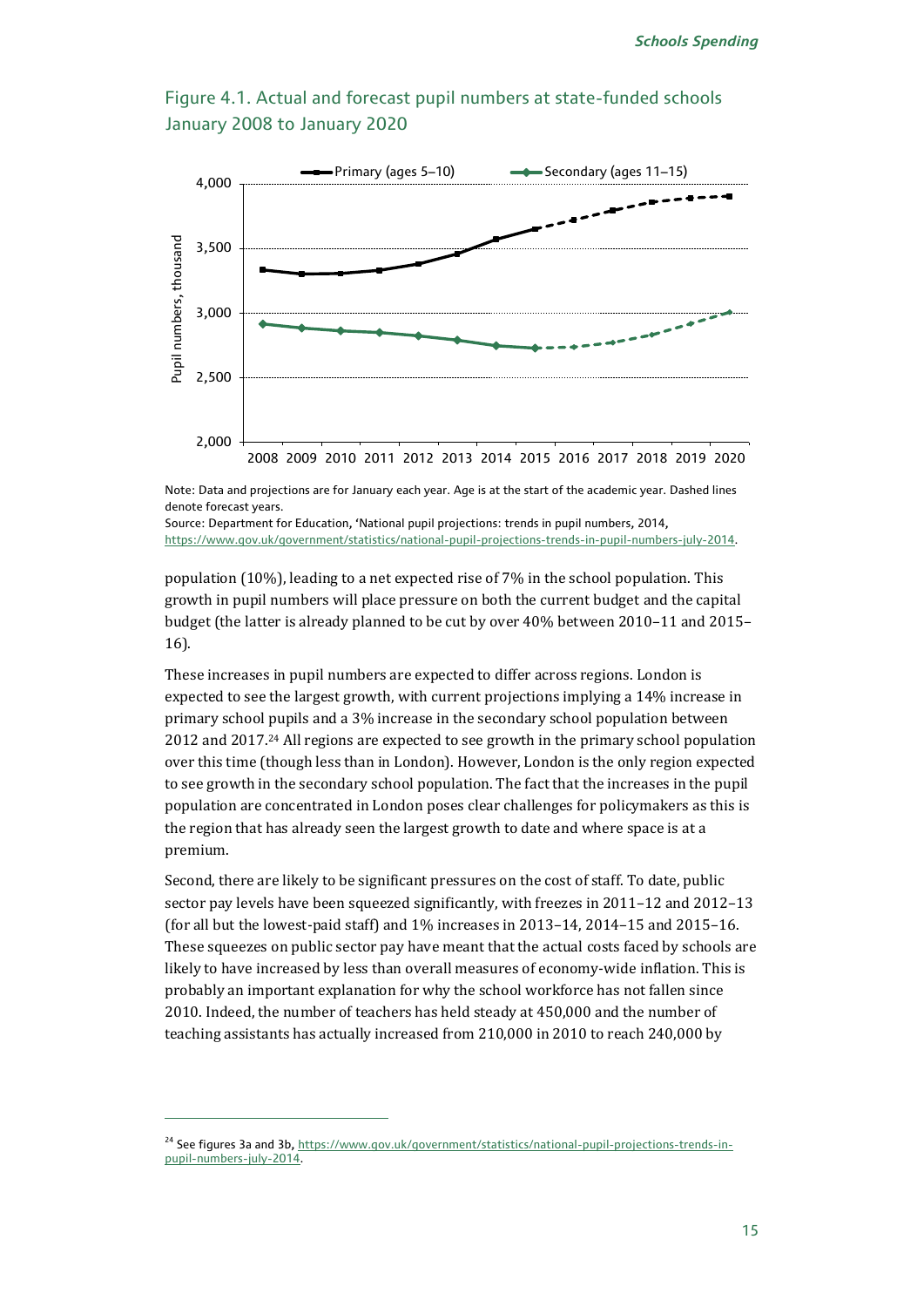2013. <sup>25</sup> However, there are likely to be significant pressures on the cost of staff in the coming years.

There could well be upward pressure on public sector pay levels if private sector earnings continue to recover. Indeed, the Office for Budget Responsibility (OBR) currently expects public sector pay per head to rise by 14.2% between 2014–15 and 2019–20. 26 Additional employer pension and National Insurance contributions will further push up the cost to schools of employing teachers and other staff. From September 2015, employer contributions to the teacher pension scheme (TPS) will rise from 14.1% to 16.5%. From April 2016, the introduction of the single-tier pension will mean that it will no longer be possible for members of the TPS to contract out of the state second pension (this is happening for all members of defined-benefit pension schemes), which will increase employer National Insurance contributions (NICs) paid by schools by 3.4 percentage points (from 10.4% to 13.8%).

The level of economy-wide inflation as measured by the GDP deflator is currently expected to be 9.1% between 2014–15 and 2019–20. If we account for the end of contracting out and increased employer pension contributions, we estimate that costs faced by schools will increase by 11.7% between 2014–15 and 2019–20. This increases to 16.0% if we then further account for the OBR's assumptions for likely growth in public sector earnings.<sup>27</sup>

What differences are there between the three main UK parties in terms of their proposals for schools and education spending over the next parliament? Labour<sup>28</sup> and the Liberal Democrats<sup>29</sup> have committed to protecting the 3-19 education budget in real terms, though neither have said how this will be split across different areas of the budget. Meanwhile, the Conservatives<sup>30</sup> have committed to protecting nominal school spending per pupil.

If we assume that all these protections are just met and that Labour and the Liberal Democrats increase all elements of the 3–19 education budget by equal percentage amounts, then there might be little expected difference between the three parties in terms of their proposals for school spending. Pupil numbers are expected to grow by 7% between January 2016 and January 2020, whilst economy-wide inflation between 2015– 16 and 2019–20 is currently forecast to be 7.7%. As a result, the overall level of school spending could grow by similar amounts under the different proposals. However, if only just met, all these proposals imply real-terms cuts in spending per pupil. Combined with

<sup>&</sup>lt;sup>25</sup> [https://www.gov.uk/government/statistics/school-workforce-in-england-november-2013.](https://www.gov.uk/government/statistics/school-workforce-in-england-november-2013)

<sup>26</sup> Fiscal supplementary table 2.29 of Office for Budget Responsibility, *Economic and Fiscal Outlook: March 2015*[, http://budgetresponsibility.org.uk/economic-fiscal-outlook-march-2015/.](http://budgetresponsibility.org.uk/economic-fiscal-outlook-march-2015/)

<sup>&</sup>lt;sup>27</sup> This figure is based on the expected changes in the costs of three types of inputs: teachers (51% of school expenditure), other staff (29%) and non-staff costs (20%). We assume teacher and other staff salary costs rise in line with the OBR assumptions for public sector pay per head between 2014–15 and 2019–20, to which we add additional employer pension contributions (teachers only) and NICs (both types of staff) as a proportion of total employer costs (employer costs calculated using the 2014 Annual Survey of Hours and Earnings (ASHE) for average salaries of teachers and teaching assistants, to which we add employer pension and National Insurance contributions on the basis of expected systems in place in 2014–15 and 2019–20). Changes in nonstaff costs are assumed to follow the GDP deflator. Changes in the expected costs of each input type are then weighted by schools expenditure shares in 2013-14 [\(https://www.gov.uk/government/statistics/schools](https://www.gov.uk/government/statistics/schools-education-and-childrens-services-spending-2013-to-2014)[education-and-childrens-services-spending-2013-to-2014\)](https://www.gov.uk/government/statistics/schools-education-and-childrens-services-spending-2013-to-2014).

<sup>&</sup>lt;sup>28</sup> [http://press.labour.org.uk/post/110805266184/speech-by-ed-miliband-on-education-at-haverstock.](http://press.labour.org.uk/post/110805266184/speech-by-ed-miliband-on-education-at-haverstock)

<sup>&</sup>lt;sup>29</sup> http://www.libdems.org.uk/policy\_paper\_121.

<sup>30</sup> [http://www.bbc.co.uk/news/education-31087137.](http://www.bbc.co.uk/news/education-31087137)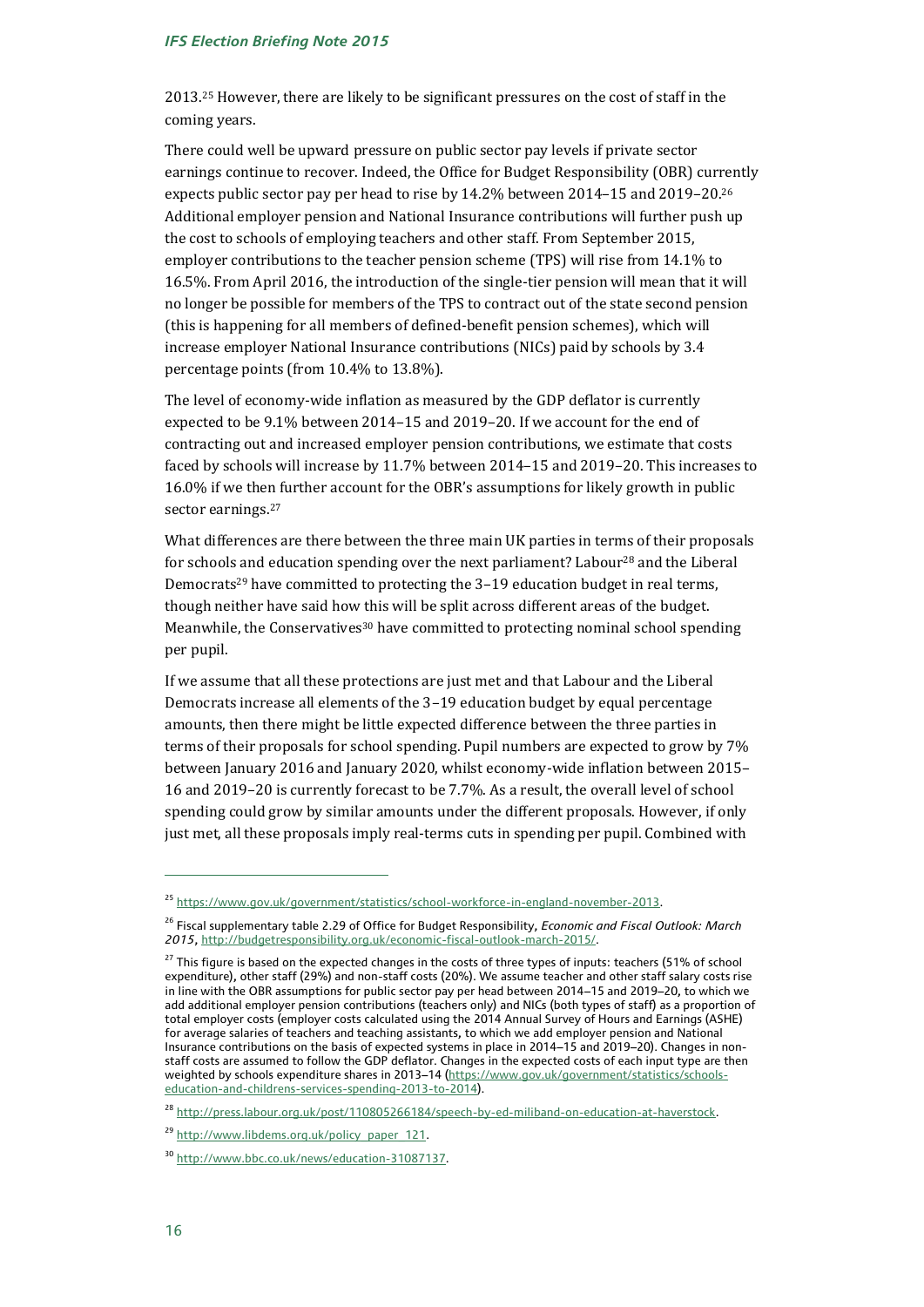plans for 2015–16, these proposals imply a real-terms cut in school spending per pupil of about 7% between 2014–15 and 2019–20. This increases to 9% if we account for increases in National Insurance and pension contributions and to 12% if we also account for the OBR's assumption for likely growth in public sector earnings. The plans from all three main parties are therefore much less generous than the small real-terms increase in spending per pupil experienced over the current parliament.

One subtle difference between the proposals from the three main UK parties relates to who bears the risk of inflation or changes in pupil numbers. Under the Conservative proposals, the government would bear the risk that the pupil population grows by more or less than current projections, with schools bearing the risk of any changes to expected inflation. In contrast, under Labour and Liberal Democrat plans, the government would bear the risk of changes in inflation and the school sector would bear the risk of any revision to the growth in pupil numbers.

There appears to be a bigger difference between the parties in terms of other elements of education spending. Both Labour and the Liberal Democrats have committed to protecting the entire 3–19 education budget. Depending on how this is allocated across areas, this could be more generous for 16–19 education than the real-terms cuts seen in the current parliament. It could also allow schools spending to increase in real terms (if these other areas see below-real-terms increases). The Conservatives have not made any commitments for education spending outside of the schools budget. However, if the 16– 19 education budget experiences the same rate of cuts as seen over the current parliament, then the overall 16–19 education budget would have fallen by 28% between 2010–11 and 2019–20.

## **Appendix**

|                          | 2010-11 | 2014-15 |
|--------------------------|---------|---------|
| <b>Primary schools</b>   |         |         |
| Least deprived           | 2.9     | 3.0     |
| $2nd$ quintile           | 7.3     | 7.3     |
| 3 <sup>rd</sup> quintile | 12.6    | 12.5    |
| $4th$ quintile           | 21.6    | 21.0    |
| Most deprived            | 39.4    | 38.3    |
|                          |         |         |
| <b>Secondary schools</b> |         |         |
| Least deprived           | 3.6     | 5.1     |
| $2nd$ quintile           | 7.5     | 9.7     |
| 3 <sup>rd</sup> quintile | 11.8    | 14.4    |
| $4th$ quintile           | 19.2    | 21.2    |
| Most deprived            | 35.8    | 35.5    |

#### Table A.1. Average levels of eligibility for FSM by quintile over time

Source: 'Schools, pupils and their characteristics: January 2011',

[https://www.gov.uk/government/statistics/schools-pupils-and-their-characteristics-january-2011;](https://www.gov.uk/government/statistics/schools-pupils-and-their-characteristics-january-2011) 'Schools, pupils and their characteristics: January 2013', [https://www.gov.uk/government/statistics/schools-pupils-and](https://www.gov.uk/government/statistics/schools-pupils-and-their-characteristics-january-2013)[their-characteristics-january-2013](https://www.gov.uk/government/statistics/schools-pupils-and-their-characteristics-january-2013); author's calculations.